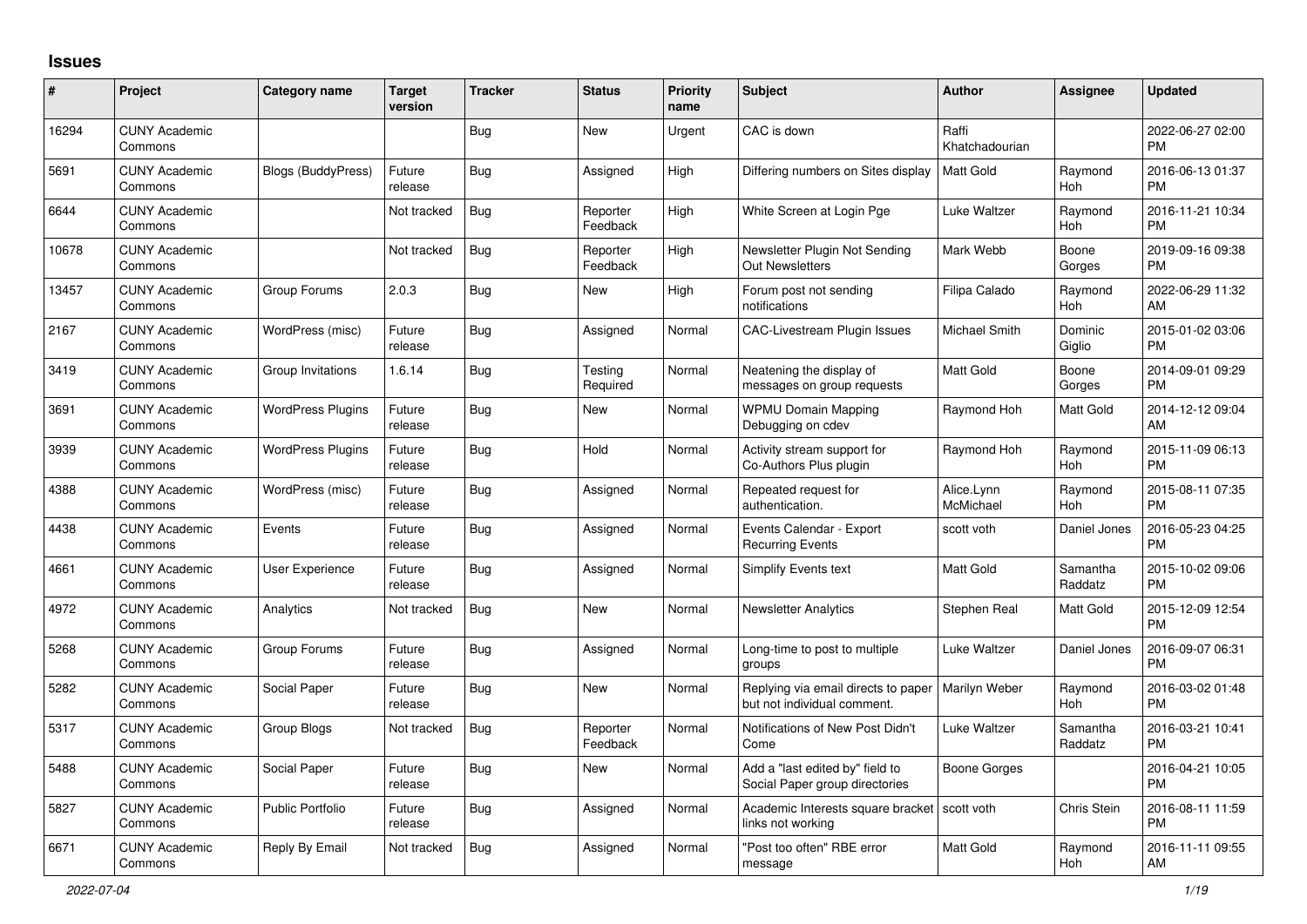| #     | Project                         | <b>Category name</b>       | <b>Target</b><br>version | <b>Tracker</b> | <b>Status</b>        | Priority<br>name | <b>Subject</b>                                                                            | Author              | <b>Assignee</b>     | <b>Updated</b>                |
|-------|---------------------------------|----------------------------|--------------------------|----------------|----------------------|------------------|-------------------------------------------------------------------------------------------|---------------------|---------------------|-------------------------------|
| 6755  | <b>CUNY Academic</b><br>Commons | WordPress (misc)           | Future<br>release        | Bug            | <b>New</b>           | Normal           | Cannot Deactivate Plugin                                                                  | Laura Kane          |                     | 2016-11-16 01:12<br><b>PM</b> |
| 6995  | <b>CUNY Academic</b><br>Commons | Home Page                  | Not tracked              | <b>Bug</b>     | Assigned             | Normal           | member filter on homepage not<br>working                                                  | <b>Matt Gold</b>    | Raymond<br>Hoh      | 2016-12-11 09:46<br><b>PM</b> |
| 7022  | <b>CUNY Academic</b><br>Commons | Announcements              | Future<br>release        | <b>Bug</b>     | New                  | Normal           | Sitewide announcements should<br>be displayed on, and dismissable<br>from, mapped domains | <b>Boone Gorges</b> | Boone<br>Gorges     | 2018-03-22 10:18<br>AM        |
| 7663  | <b>CUNY Academic</b><br>Commons | Social Paper               | Future<br>release        | Bug            | <b>New</b>           | Normal           | Social Paper notifications not<br>formatted correctly on secondary<br>sites               | <b>Boone Gorges</b> | Boone<br>Gorges     | 2018-04-16 03:52<br><b>PM</b> |
| 7928  | <b>CUNY Academic</b><br>Commons | Group Forums               | Not tracked              | Bug            | New                  | Normal           | Duplicate Forum post                                                                      | Luke Waltzer        | Raymond<br>Hoh      | 2017-04-11 09:27<br><b>PM</b> |
| 7981  | <b>CUNY Academic</b><br>Commons | Social Paper               | Future<br>release        | Bug            | New                  | Normal           | Social Paper comments should<br>not go to spam                                            | Luke Waltzer        | Boone<br>Gorges     | 2018-04-16 03:52<br><b>PM</b> |
| 8440  | <b>CUNY Academic</b><br>Commons | Onboarding                 | Not tracked              | <b>Bug</b>     | <b>New</b>           | Normal           | Create Test Email Accounts for<br><b>Onboarding Project</b>                               | Stephen Real        | Stephen Real        | 2017-08-01 09:49<br><b>PM</b> |
| 8991  | <b>CUNY Academic</b><br>Commons | Reply By Email             | Not tracked              | <b>Bug</b>     | Hold                 | Normal           | RBE duplicate email message<br>issue                                                      | Matt Gold           | Raymond<br>Hoh      | 2018-02-18 08:53<br><b>PM</b> |
| 9060  | <b>CUNY Academic</b><br>Commons | Commons In A Box           | Not tracked              | Bug            | Hold                 | Normal           | Problems with CBox image library<br>/ upload                                              | Lisa Rhody          | Raymond<br>Hoh      | 2018-01-10 03:26<br><b>PM</b> |
| 9289  | <b>CUNY Academic</b><br>Commons | <b>WordPress Plugins</b>   | Future<br>release        | Bug            | Reporter<br>Feedback | Normal           | Email Users Plugin                                                                        | Laurie Hurson       | Boone<br>Gorges     | 2018-10-24 12:34<br><b>PM</b> |
| 9346  | <b>CUNY Academic</b><br>Commons | WordPress (misc)           | Not tracked              | Bug            | New                  | Normal           | Clone cetls.bmcc.cuny.edu for<br>development                                              | Owen Roberts        | Raymond<br>Hoh      | 2018-03-06 05:35<br><b>PM</b> |
| 9515  | <b>CUNY Academic</b><br>Commons | <b>WordPress Plugins</b>   | Not tracked              | <b>Bug</b>     | Reporter<br>Feedback | Normal           | Text to Speech plugin - "More<br>Slowly" checkbox not working                             | scott voth          | Boone<br>Gorges     | 2018-06-13 02:26<br><b>PM</b> |
| 9835  | <b>CUNY Academic</b><br>Commons | Group Forums               | Future<br>release        | Bug            | Assigned             | Normal           | add a "like" function?                                                                    | Marilyn Weber       | <b>Erik Trainer</b> | 2018-06-05 01:49<br><b>PM</b> |
| 9926  | <b>CUNY Academic</b><br>Commons | <b>WordPress Plugins</b>   | Future<br>release        | <b>Bug</b>     | <b>New</b>           | Normal           | twitter-mentions-as-comments<br>cron jobs can run long                                    | Boone Gorges        | Boone<br>Gorges     | 2018-10-24 12:34<br><b>PM</b> |
| 9979  | <b>CUNY Academic</b><br>Commons | <b>Email Notifications</b> | Not tracked              | Bug            | Reporter<br>Feedback | Normal           | Reports of slow email activation<br>emails                                                | <b>Matt Gold</b>    | Boone<br>Gorges     | 2018-08-29 09:40<br><b>PM</b> |
| 10040 | <b>CUNY Academic</b><br>Commons | WordPress (misc)           | Not tracked              | <b>Bug</b>     | Reporter<br>Feedback | Normal           | User doesn't see full list of themes   Matt Gold                                          |                     | Boone<br>Gorges     | 2018-07-25 10:12<br>AM        |
| 10262 | <b>CUNY Academic</b><br>Commons |                            | Not tracked              | <b>Bug</b>     | Reporter<br>Feedback | Normal           | Newsletter Plugin: Broken Image<br>at Bottom of All Newsletters                           | Mark Webb           | Raymond<br>Hoh      | 2018-08-30 05:17<br><b>PM</b> |
| 10769 | <b>CUNY Academic</b><br>Commons | <b>WordPress Themes</b>    | Not tracked              | Bug            | Reporter<br>Feedback | Normal           | 2011 Theme Sidebar                                                                        | Mark Webb           |                     | 2018-12-04 04:09<br><b>PM</b> |
| 10794 | <b>CUNY Academic</b><br>Commons | Performance                | Not tracked              | Bug            | New                  | Normal           | Memcached connection<br>occasionally breaks                                               | Boone Gorges        | Boone<br>Gorges     | 2018-12-06 03:30<br><b>PM</b> |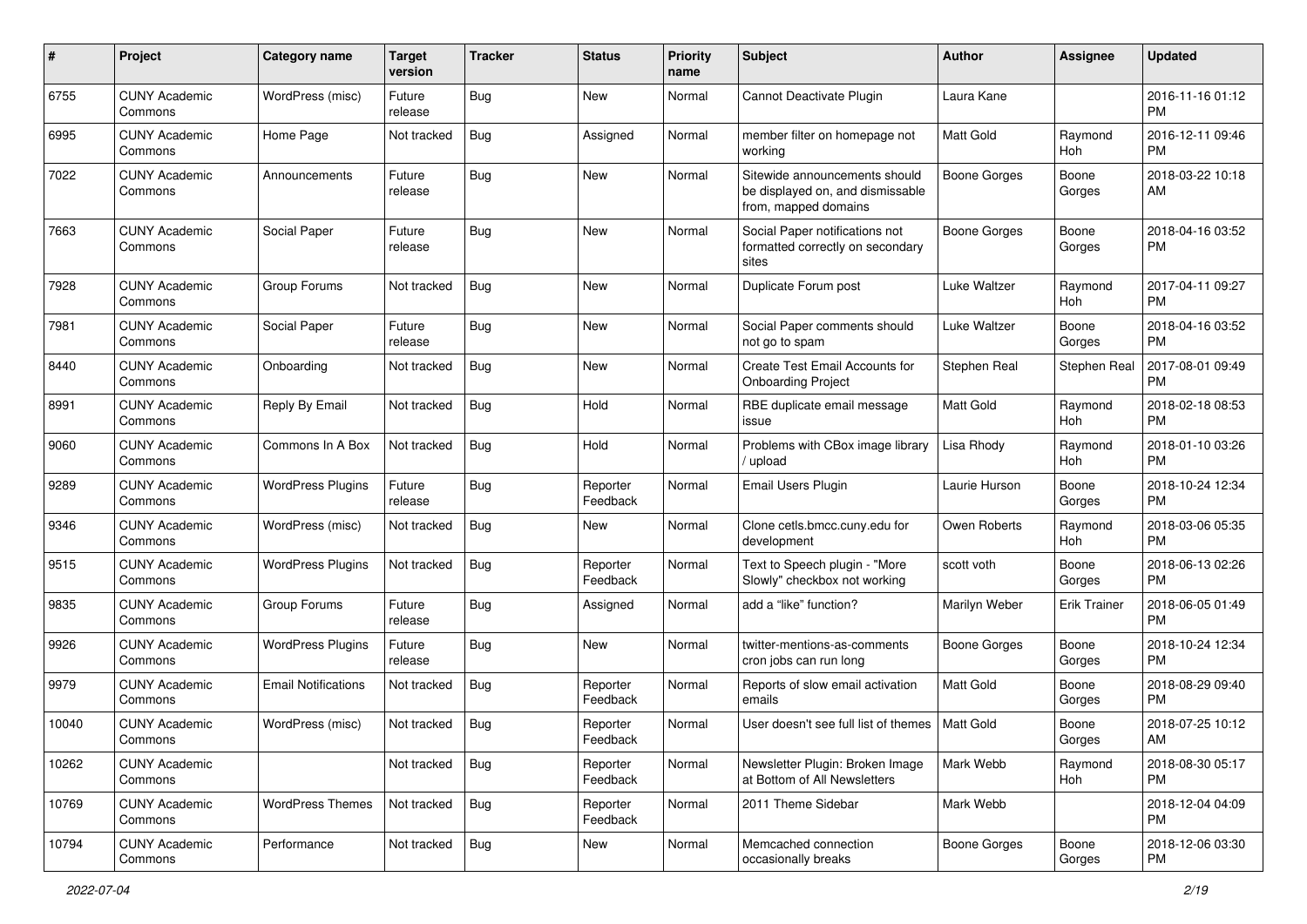| #     | Project                         | Category name            | <b>Target</b><br>version | <b>Tracker</b> | <b>Status</b>        | <b>Priority</b><br>name | Subject                                                                                                      | Author              | <b>Assignee</b>       | <b>Updated</b>                |
|-------|---------------------------------|--------------------------|--------------------------|----------------|----------------------|-------------------------|--------------------------------------------------------------------------------------------------------------|---------------------|-----------------------|-------------------------------|
| 11024 | <b>CUNY Academic</b><br>Commons | WordPress (misc)         | Future<br>release        | <b>Bug</b>     | New                  | Normal                  | Subsites should not show "you<br>should update your .htaccess<br>now" notice after permalink setting<br>save | <b>Boone Gorges</b> |                       | 2019-01-28 01:35<br><b>PM</b> |
| 11120 | <b>CUNY Academic</b><br>Commons | <b>WordPress Plugins</b> | Not tracked              | <b>Bug</b>     | Reporter<br>Feedback | Normal                  | Events Manager Events Not<br>Showing Up                                                                      | Mark Webb           |                       | 2019-02-27 04:10<br><b>PM</b> |
| 11243 | <b>CUNY Academic</b><br>Commons | <b>BuddyPress (misc)</b> | Future<br>release        | Bug            | New                  | Normal                  | Audit bp-custom.php                                                                                          | Raymond Hoh         | Raymond<br>Hoh        | 2022-04-26 11:59<br>AM        |
| 11392 | <b>CUNY Academic</b><br>Commons |                          | Future<br>release        | Bug            | <b>New</b>           | Normal                  | Migrate users away from<br><b>StatPress</b>                                                                  | <b>Boone Gorges</b> |                       | 2019-04-23 03:53<br><b>PM</b> |
| 11415 | <b>CUNY Academic</b><br>Commons | <b>WordPress Plugins</b> | Not tracked              | Bug            | Reporter<br>Feedback | Normal                  | Blog Subscriptions in Jetpack                                                                                | Laurie Hurson       |                       | 2019-05-14 10:34<br>AM        |
| 11556 | <b>CUNY Academic</b><br>Commons | Courses                  | Not tracked              | Bug            | Reporter<br>Feedback | Normal                  | Instructor name given in course<br>listing                                                                   | Tom Harbison        |                       | 2019-06-25 04:12<br><b>PM</b> |
| 11649 | <b>CUNY Academic</b><br>Commons | <b>WordPress Plugins</b> | 2.0.3                    | <b>Bug</b>     | In Progress          | Normal                  | CC license displayed on every<br>page                                                                        | Gina Cherry         | Raymond<br><b>Hoh</b> | 2022-06-29 11:32<br>AM        |
| 11879 | <b>CUNY Academic</b><br>Commons |                          | Not tracked              | Bug            | New                  | Normal                  | Hypothesis comments appearing<br>on multiple, different pdfs across<br>blogs                                 | Laurie Hurson       | Laurie Hurson         | 2019-09-19 02:39<br><b>PM</b> |
| 12198 | <b>CUNY Academic</b><br>Commons |                          | Not tracked              | Bug            | Reporter<br>Feedback | Normal                  | Duplicate listing in My Sites                                                                                | Tom Harbison        |                       | 2019-12-09 05:50<br><b>PM</b> |
| 12360 | <b>CUNY Academic</b><br>Commons | <b>WordPress Themes</b>  | Not tracked              | <b>Bug</b>     | Reporter<br>Feedback | Normal                  | site just says "DANTE We are<br>currently in maintenance mode,<br>please check back shortly."                | Marilyn Weber       |                       | 2020-02-04 12:13<br><b>PM</b> |
| 12436 | <b>CUNY Academic</b><br>Commons |                          | Not tracked              | Bug            | Assigned             | Normal                  | Nightly system downtime                                                                                      | <b>Boone Gorges</b> |                       | 2020-08-01 09:30<br>AM        |
| 12438 | <b>CUNY Academic</b><br>Commons | Courses                  | Not tracked              | Bug            | New                  | Normal                  | Site appearing twice                                                                                         | Laurie Hurson       | Boone<br>Gorges       | 2020-02-18 01:34<br><b>PM</b> |
| 12573 | <b>CUNY Academic</b><br>Commons | <b>WordPress Plugins</b> | Future<br>release        | <b>Bug</b>     | New                  | Normal                  | <b>CommentPress Core Issues</b>                                                                              | scott voth          |                       | 2020-03-24 04:32<br><b>PM</b> |
| 13328 | <b>CUNY Academic</b><br>Commons | Group Forums             | Not tracked              | Bug            | Reporter<br>Feedback | Normal                  | cross-posting in two related<br>groups                                                                       | Marilyn Weber       | Raymond<br>Hoh        | 2020-09-15 10:39<br><b>PM</b> |
| 13331 | <b>CUNY Academic</b><br>Commons | Site cloning             | Future<br>release        | <b>Bug</b>     | New                  | Normal                  | Combine Site Template and Clone<br>operations                                                                | <b>Boone Gorges</b> | Jeremy Felt           | 2021-11-19 12:39<br><b>PM</b> |
| 13430 | <b>CUNY Academic</b><br>Commons | Reply By Email           | Not tracked              | Bug            | New                  | Normal                  | Delay in RBE                                                                                                 | Luke Waltzer        | Raymond<br>Hoh        | 2020-10-13 11:16<br>AM        |
| 13949 | <b>CUNY Academic</b><br>Commons |                          | Not tracked              | Bug            | New                  | Normal                  | Continued debugging of runaway<br>MvSQL connections                                                          | Matt Gold           | Boone<br>Gorges       | 2021-09-14 10:42<br>AM        |
| 14113 | <b>CUNY Academic</b><br>Commons | WordPress (misc)         | Future<br>release        | <b>Bug</b>     | Hold                 | Normal                  | Block Editor Not Working on this<br>page - Json error                                                        | scott voth          | Boone<br>Gorges       | 2021-03-05 11:01<br>AM        |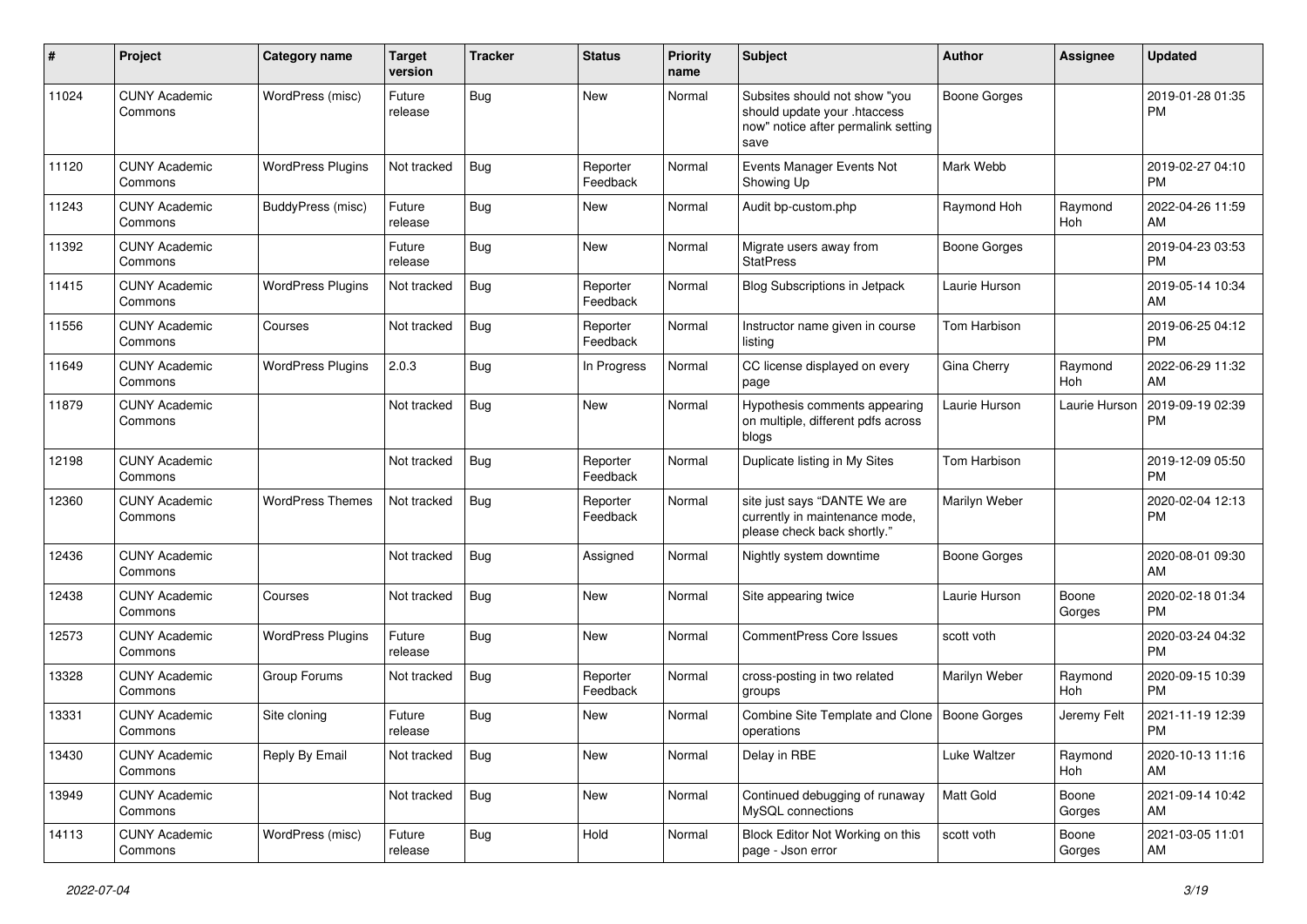| #     | Project                         | <b>Category name</b>     | <b>Target</b><br>version | <b>Tracker</b> | <b>Status</b>        | <b>Priority</b><br>name | <b>Subject</b>                                                                             | <b>Author</b>           | <b>Assignee</b> | <b>Updated</b>                |
|-------|---------------------------------|--------------------------|--------------------------|----------------|----------------------|-------------------------|--------------------------------------------------------------------------------------------|-------------------------|-----------------|-------------------------------|
| 14483 | <b>CUNY Academic</b><br>Commons | WordPress - Media        | Not tracked              | <b>Bug</b>     | Reporter<br>Feedback | Normal                  | <b>Wordpress PDF Embed Stopped</b><br>Working after JITP Media Clone                       | Patrick DeDauw          | Boone<br>Gorges | 2021-05-20 01:51<br><b>PM</b> |
| 14496 | <b>CUNY Academic</b><br>Commons | Domain Mapping           | Future<br>release        | <b>Bug</b>     | New                  | Normal                  | Mapped domain SSO uses<br>third-party cookies                                              | Raymond Hoh             | Raymond<br>Hoh  | 2021-05-24 04:03<br><b>PM</b> |
| 14629 | <b>CUNY Academic</b><br>Commons |                          | Not tracked              | Bug            | Reporter<br>Feedback | Normal                  | Possible Post Order Bug?                                                                   | <b>Syelle Graves</b>    |                 | 2021-09-14 10:47<br>AM        |
| 14792 | <b>CUNY Academic</b><br>Commons |                          |                          | Bug            | New                  | Normal                  | Inconsistent email notifications<br>from gravity forms                                     | Raffi<br>Khatchadourian |                 | 2021-10-04 01:50<br><b>PM</b> |
| 14908 | <b>CUNY Academic</b><br>Commons | Performance              |                          | <b>Bug</b>     | <b>New</b>           | Normal                  | Stale object cache on cdev                                                                 | Raymond Hoh             | Boone<br>Gorges | 2021-12-07 09:45<br>AM        |
| 14936 | <b>CUNY Academic</b><br>Commons |                          |                          | <b>Bug</b>     | New                  | Normal                  | Commons websites blocked by<br>SPS campus network                                          | Laurie Hurson           |                 | 2021-11-03 03:57<br><b>PM</b> |
| 14940 | <b>CUNY Academic</b><br>Commons |                          |                          | Bug            | <b>New</b>           | Normal                  | Discrepancy between Commons<br>profile "sites" and actual # of sites                       | Laurie Hurson           |                 | 2021-11-08 11:09<br>AM        |
| 14987 | <b>CUNY Academic</b><br>Commons | <b>WordPress Plugins</b> | Future<br>release        | Bug            | New                  | Normal                  | Elementor update causes<br>database freeze-up                                              | <b>Boone Gorges</b>     | Boone<br>Gorges | 2021-11-29 12:02<br><b>PM</b> |
| 15242 | <b>CUNY Academic</b><br>Commons | Performance              | Not tracked              | Bug            | Reporter<br>Feedback | Normal                  | Slugist site                                                                               | Raffi<br>Khatchadourian | Boone<br>Gorges | 2022-02-07 11:14<br>AM        |
| 15516 | <b>CUNY Academic</b><br>Commons | <b>WordPress Plugins</b> |                          | <b>Bug</b>     | Reporter<br>Feedback | Normal                  | Can't publish or save draft of post<br>on wordpress.com                                    | Raffi<br>Khatchadourian | Raymond<br>Hoh  | 2022-03-02 05:52<br><b>PM</b> |
| 15757 | <b>CUNY Academic</b><br>Commons |                          |                          | Bug            | New                  | Normal                  | Members # do not match                                                                     | Laurie Hurson           |                 | 2022-03-30 04:52<br><b>PM</b> |
| 16177 | <b>CUNY Academic</b><br>Commons | Reply By Email           |                          | Bug            | <b>New</b>           | Normal                  | Switch to Inbound mode for RBE                                                             | Raymond Hoh             | Raymond<br>Hoh  | 2022-05-30 04:32<br><b>PM</b> |
| 16199 | <b>CUNY Academic</b><br>Commons | <b>Directories</b>       | 2.0.3                    | Bug            | <b>New</b>           | Normal                  | Removed "Semester" Filter from<br><b>Courses Directory</b>                                 | Laurie Hurson           | Boone<br>Gorges | 2022-06-29 11:32<br>AM        |
| 16245 | <b>CUNY Academic</b><br>Commons | WordPress (misc)         |                          | Bug            | Reporter<br>Feedback | Normal                  | Save Button missing on<br>WordPress Profile page                                           | scott voth              | Raymond<br>Hoh  | 2022-06-16 03:09<br><b>PM</b> |
| 16255 | <b>CUNY Academic</b><br>Commons | WordPress (misc)         |                          | Bug            | New                  | Normal                  | Need to define 'MULTISITE'<br>constant in wp-config.php                                    | Raymond Hoh             |                 | 2022-06-19 09:31<br>AM        |
| 16307 | <b>CUNY Academic</b><br>Commons |                          |                          | Bug            | New                  | Normal                  | Add brief messaging to<br>accept/decline group membership<br>requests                      | <b>Matt Gold</b>        | Boone<br>Gorges | 2022-06-27 06:13<br><b>PM</b> |
| 16318 | <b>CUNY Academic</b><br>Commons |                          |                          | <b>Bug</b>     | New                  | Normal                  | Unable to Access block editor or<br>embed YouTube videos in new<br>pages, in one site only | Syelle Graves           |                 | 2022-07-01 06:53<br><b>PM</b> |
| 16319 | <b>CUNY Academic</b><br>Commons | <b>WordPress Plugins</b> | 2.0.3                    | <b>Bug</b>     | New                  | Normal                  | Request for Events Calendar Pro<br>5.14.2 update                                           | Raymond Hoh             | Raymond<br>Hoh  | 2022-07-01 04:16<br><b>PM</b> |
| 4535  | <b>CUNY Academic</b><br>Commons | My Commons               | Future<br>release        | <b>Bug</b>     | New                  | Low                     | My Commons filter issue                                                                    | scott voth              | Raymond<br>Hoh  | 2015-09-01 11:17<br>AM        |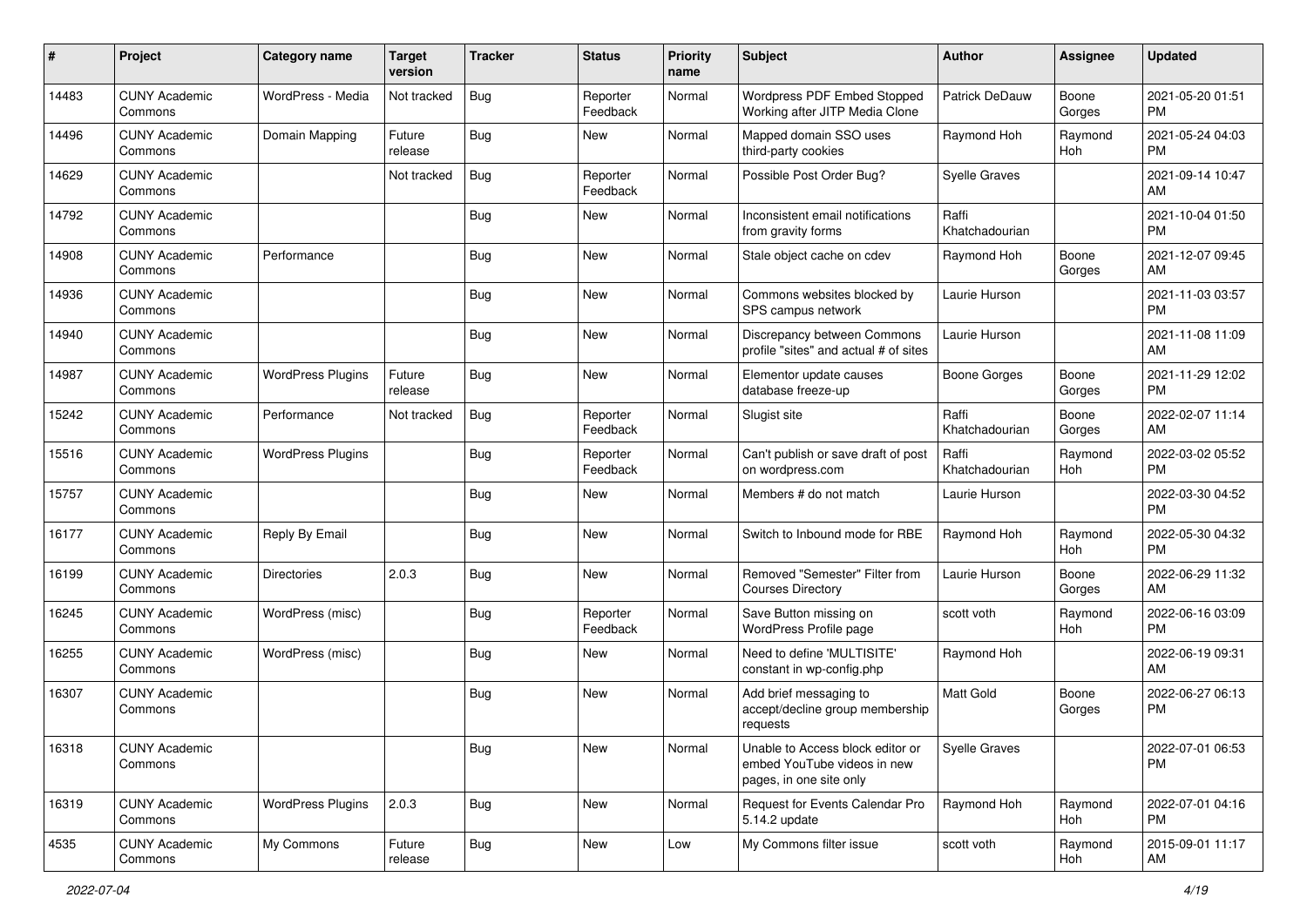| #     | Project                                                                 | <b>Category name</b>           | <b>Target</b><br>version | <b>Tracker</b> | <b>Status</b>        | <b>Priority</b><br>name | <b>Subject</b>                                                                                  | <b>Author</b>        | <b>Assignee</b>     | <b>Updated</b>                |
|-------|-------------------------------------------------------------------------|--------------------------------|--------------------------|----------------|----------------------|-------------------------|-------------------------------------------------------------------------------------------------|----------------------|---------------------|-------------------------------|
| 6356  | <b>CUNY Academic</b><br>Commons                                         | <b>WordPress Plugins</b>       | Future<br>release        | Bug            | Reporter<br>Feedback | Low                     | Should Subscribe2 be<br>deprecated?                                                             | Luke Waltzer         |                     | 2017-03-20 12:20<br><b>PM</b> |
| 6749  | <b>CUNY Academic</b><br>Commons                                         | Events                         | Future<br>release        | Bug            | <b>New</b>           | Low                     | BPEO iCal request can trigger<br>very large number of DB queries                                | Boone Gorges         | Raymond<br>Hoh      | 2016-11-15 10:09<br><b>PM</b> |
| 8675  | <b>CUNY Academic</b><br>Commons                                         | User Onboarding                | Future<br>release        | Bug            | Reporter<br>Feedback | Low                     | Add new User search screen calls<br>for the input of email address but<br>doesn't work with one | Paul Hebert          | Boone<br>Gorges     | 2017-10-11 11:17<br>AM        |
| 11971 | <b>CUNY Academic</b><br>Commons                                         | <b>Email Notifications</b>     | Future<br>release        | Bug            | Reporter<br>Feedback | Low                     | Pictures obscured in emailed post<br>notifications                                              | <b>Marilyn Weber</b> | Raymond<br>Hoh      | 2019-11-21 01:14<br><b>PM</b> |
| 8992  | <b>NYCDH Community</b><br>Site                                          |                                |                          | Bug            | Assigned             | Normal                  | Multiple RBE error reports                                                                      | Matt Gold            | Raymond<br>Hoh      | 2017-12-11 05:43<br><b>PM</b> |
| 2576  | <b>NYCDH Community</b><br>Site                                          |                                |                          | Bug            | Hold                 | Low                     | Test Next Button in Javascript<br><b>Tutorial Under Activities</b>                              | <b>Mark Newton</b>   | Alex Gil            | 2013-05-18 02:55<br><b>PM</b> |
| 2618  | <b>NYCDH Community</b><br>Site                                          |                                |                          | Bug            | Assigned             | Low                     | Mark blogs as spam when created<br>by users marked as spam                                      | l Matt Gold          | Boone<br>Gorges     | 2013-06-09 11:38<br><b>PM</b> |
| 12062 | AD/O365 Transition<br>from NonMatric to<br><b>Matriculated Students</b> |                                |                          | Feature        | In Progress          | Normal                  | create solution and console<br>project                                                          | Emilio Rodriguez     | Emilio<br>Rodriguez | 2019-11-12 03:56<br><b>PM</b> |
| 370   | <b>CUNY Academic</b><br>Commons                                         | Registration                   | Future<br>release        | Feature        | Assigned             | High                    | <b>Guest Accounts</b>                                                                           | <b>Matt Gold</b>     | Matt Gold           | 2015-04-09 09:33<br><b>PM</b> |
| 3230  | <b>CUNY Academic</b><br>Commons                                         | Internal Tools and<br>Workflow | Not tracked              | Feature        | Assigned             | High                    | Scripts for quicker<br>provisioning/updating of<br>development environments                     | Boone Gorges         | Boone<br>Gorges     | 2016-01-26 04:54<br><b>PM</b> |
| 287   | <b>CUNY Academic</b><br>Commons                                         | WordPress (misc)               | Future<br>release        | Feature        | Assigned             | Normal                  | Create troubleshooting tool for<br>account sign-up                                              | <b>Matt Gold</b>     | Boone<br>Gorges     | 2015-11-09 06:17<br><b>PM</b> |
| 308   | <b>CUNY Academic</b><br>Commons                                         | Registration                   | Future<br>release        | Feature        | New                  | Normal                  | Group recommendations for<br>signup process                                                     | Boone Gorges         | Samantha<br>Raddatz | 2015-11-09 05:07<br><b>PM</b> |
| 364   | <b>CUNY Academic</b><br>Commons                                         | <b>WordPress Plugins</b>       | Future<br>release        | Feature        | <b>New</b>           | Normal                  | <b>Bulletin Board</b>                                                                           | <b>Matt Gold</b>     |                     | 2015-01-05 08:50<br><b>PM</b> |
| 365   | <b>CUNY Academic</b><br>Commons                                         | WordPress (misc)               | Future<br>release        | Feature        | Assigned             | Normal                  | <b>Create Mouseover Tooltips</b><br>throughout Site                                             | <b>Matt Gold</b>     | Chris Stein         | 2015-11-09 06:18<br><b>PM</b> |
| 377   | <b>CUNY Academic</b><br>Commons                                         | BuddyPress (misc)              | Future<br>release        | Feature        | Assigned             | Normal                  | Like buttons                                                                                    | Matt Gold            | Boone<br>Gorges     | 2010-11-16 05:13<br><b>PM</b> |
| 412   | <b>CUNY Academic</b><br>Commons                                         | <b>WordPress Themes</b>        | Future<br>release        | Feature        | Assigned             | Normal                  | <b>Featured Themes</b>                                                                          | Matt Gold            | Dominic<br>Giglio   | 2015-01-05 08:44<br><b>PM</b> |
| 435   | <b>CUNY Academic</b><br>Commons                                         | BuddyPress (misc)              | Future<br>release        | Feature        | Assigned             | Normal                  | Include Avatar Images in Forum<br><b>Post Notification Emails</b>                               | <b>Matt Gold</b>     | Boone<br>Gorges     | 2010-12-08 12:40<br><b>PM</b> |
| 481   | <b>CUNY Academic</b><br>Commons                                         | Groups (misc)                  | Future<br>release        | Feature        | Assigned             | Normal                  | ability to archive inactive groups<br>and blogs                                                 | Michael Mandiberg    | Samantha<br>Raddatz | 2015-11-09 05:56<br><b>PM</b> |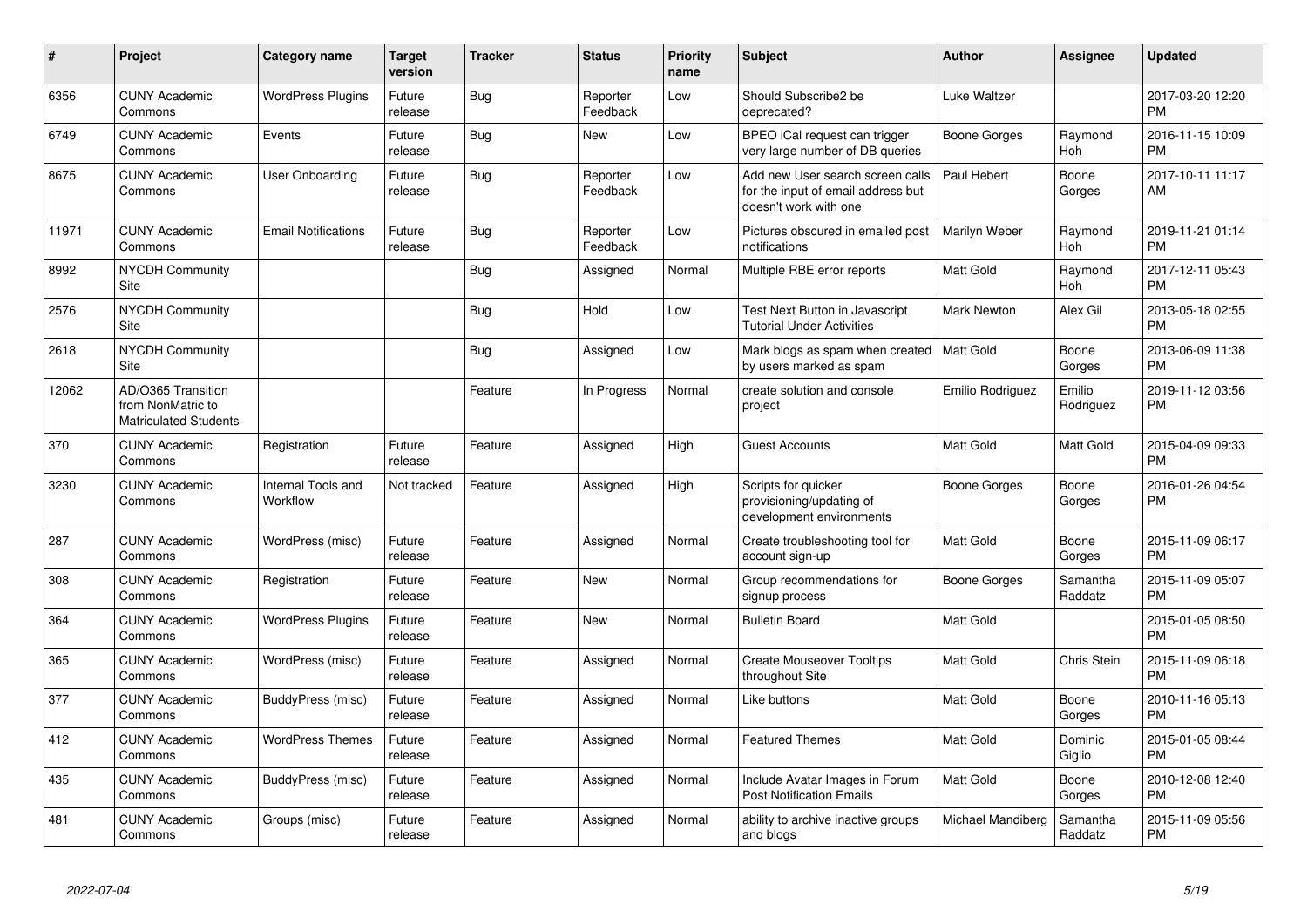| #    | Project                         | <b>Category name</b>     | <b>Target</b><br>version | Tracker | <b>Status</b>        | <b>Priority</b><br>name | <b>Subject</b>                                                                 | Author              | <b>Assignee</b>     | <b>Updated</b>                |
|------|---------------------------------|--------------------------|--------------------------|---------|----------------------|-------------------------|--------------------------------------------------------------------------------|---------------------|---------------------|-------------------------------|
| 497  | <b>CUNY Academic</b><br>Commons | <b>WordPress Plugins</b> | Future<br>release        | Feature | Assigned             | Normal                  | Drag and Drop Ordering on<br>Gallery Post Plugin                               | <b>Matt Gold</b>    | Ron Rennick         | 2015-11-09 06:18<br><b>PM</b> |
| 500  | <b>CUNY Academic</b><br>Commons | BuddyPress (misc)        | Future<br>release        | Feature | Assigned             | Normal                  | <b>Export Group Data</b>                                                       | Matt Gold           | Boone<br>Gorges     | 2010-12-19 12:09<br><b>PM</b> |
| 554  | <b>CUNY Academic</b><br>Commons | <b>BuddyPress (misc)</b> | Future<br>release        | Feature | Assigned             | Normal                  | Add Trackback notifications to<br>site-wide activity feed                      | Matt Gold           | Boone<br>Gorges     | 2015-11-09 06:19<br><b>PM</b> |
| 585  | <b>CUNY Academic</b><br>Commons | Group Forums             | Future<br>release        | Feature | Assigned             | Normal                  | Merge Forum Topics                                                             | Sarah Morgano       | Boone<br>Gorges     | 2011-07-06 04:11<br><b>PM</b> |
| 599  | <b>CUNY Academic</b><br>Commons | BuddyPress (misc)        | Future<br>release        | Feature | Assigned             | Normal                  | Consider adding rating plugins for<br><b>BuddyPress/BBPress</b>                | <b>Matt Gold</b>    | Boone<br>Gorges     | 2011-08-22 06:50<br><b>PM</b> |
| 618  | <b>CUNY Academic</b><br>Commons | <b>BuddyPress Docs</b>   | Future<br>release        | Feature | Assigned             | Normal                  | BuddyPress Docs: export formats                                                | <b>Boone Gorges</b> | Boone<br>Gorges     | 2015-11-09 05:38<br><b>PM</b> |
| 635  | <b>CUNY Academic</b><br>Commons | BuddyPress (misc)        | Future<br>release        | Feature | Assigned             | Normal                  | Big Blue Button -<br>Videoconferencing in Groups and<br><b>Blogs</b>           | <b>Matt Gold</b>    | Boone<br>Gorges     | 2011-03-14 03:24<br><b>PM</b> |
| 653  | <b>CUNY Academic</b><br>Commons | Group Blogs              | Future<br>release        | Feature | Assigned             | Normal                  | Redesign Integration of Groups<br>and Blogs                                    | Matt Gold           | Samantha<br>Raddatz | 2015-11-09 05:40<br><b>PM</b> |
| 658  | <b>CUNY Academic</b><br>Commons | <b>WordPress Plugins</b> | Future<br>release        | Feature | Assigned             | Normal                  | Rebulid Sitewide Tag Suggestion                                                | <b>Matt Gold</b>    | Boone<br>Gorges     | 2015-01-05 08:47<br><b>PM</b> |
| 1105 | <b>CUNY Academic</b><br>Commons | WordPress (misc)         | Future<br>release        | Feature | Assigned             | Normal                  | Rephrase Blog Privacy Options                                                  | <b>Matt Gold</b>    | Samantha<br>Raddatz | 2015-11-09 06:19<br><b>PM</b> |
| 1422 | <b>CUNY Academic</b><br>Commons | <b>BuddyPress Docs</b>   | Future<br>release        | Feature | Assigned             | Normal                  | Make "created Doc" activity icons<br>non-mini                                  | <b>Boone Gorges</b> | Boone<br>Gorges     | 2015-11-09 05:48<br><b>PM</b> |
| 1460 | CUNY Academic<br>Commons        | Analytics                | Future<br>release        | Feature | Assigned             | Normal                  | <b>Update System Report</b>                                                    | <b>Brian Foote</b>  | Boone<br>Gorges     | 2015-11-09 06:13<br><b>PM</b> |
| 1508 | <b>CUNY Academic</b><br>Commons | WordPress (misc)         | Future<br>release        | Feature | Assigned             | Normal                  | Share login cookies across<br>mapped domains                                   | <b>Boone Gorges</b> | Boone<br>Gorges     | 2012-07-02 12:12<br><b>PM</b> |
| 1544 | <b>CUNY Academic</b><br>Commons | Groups (misc)            | Future<br>release        | Feature | Reporter<br>Feedback | Normal                  | Group Filtering and Sorting                                                    | Matt Gold           | Chris Stein         | 2019-03-01 02:25<br><b>PM</b> |
| 1744 | <b>CUNY Academic</b><br>Commons | <b>BuddyPress Docs</b>   | Future<br>release        | Feature | Assigned             | Normal                  | Spreadsheet-style Docs                                                         | <b>Boone Gorges</b> | Boone<br>Gorges     | 2015-11-09 06:13<br><b>PM</b> |
| 1888 | <b>CUNY Academic</b><br>Commons | Home Page                | Future<br>release        | Feature | Assigned             | Normal                  | Refactor BP MPO Activity Filter to<br>support proper pagination                | Sarah Morgano       | Boone<br>Gorges     | 2014-05-01 07:11<br><b>PM</b> |
| 2523 | <b>CUNY Academic</b><br>Commons | <b>BuddyPress Docs</b>   | Future<br>release        | Feature | Assigned             | Normal                  | Allow Users to Upload Images to<br>BP Docs                                     | Matt Gold           | Boone<br>Gorges     | 2015-11-09 06:14<br><b>PM</b> |
| 2753 | <b>CUNY Academic</b><br>Commons | Public Portfolio         | Future<br>release        | Feature | New                  | Normal                  | Create actual actual tagification in<br>academic interests and other<br>fields | Micki Kaufman       | Boone<br>Gorges     | 2015-01-05 08:52<br>PM        |
| 2754 | <b>CUNY Academic</b><br>Commons | Design                   | Future<br>release        | Feature | Assigned             | Normal                  | Determine strategy for CAC logo<br>handling in top header                      | Micki Kaufman       | Chris Stein         | 2015-01-05 08:53<br>PM        |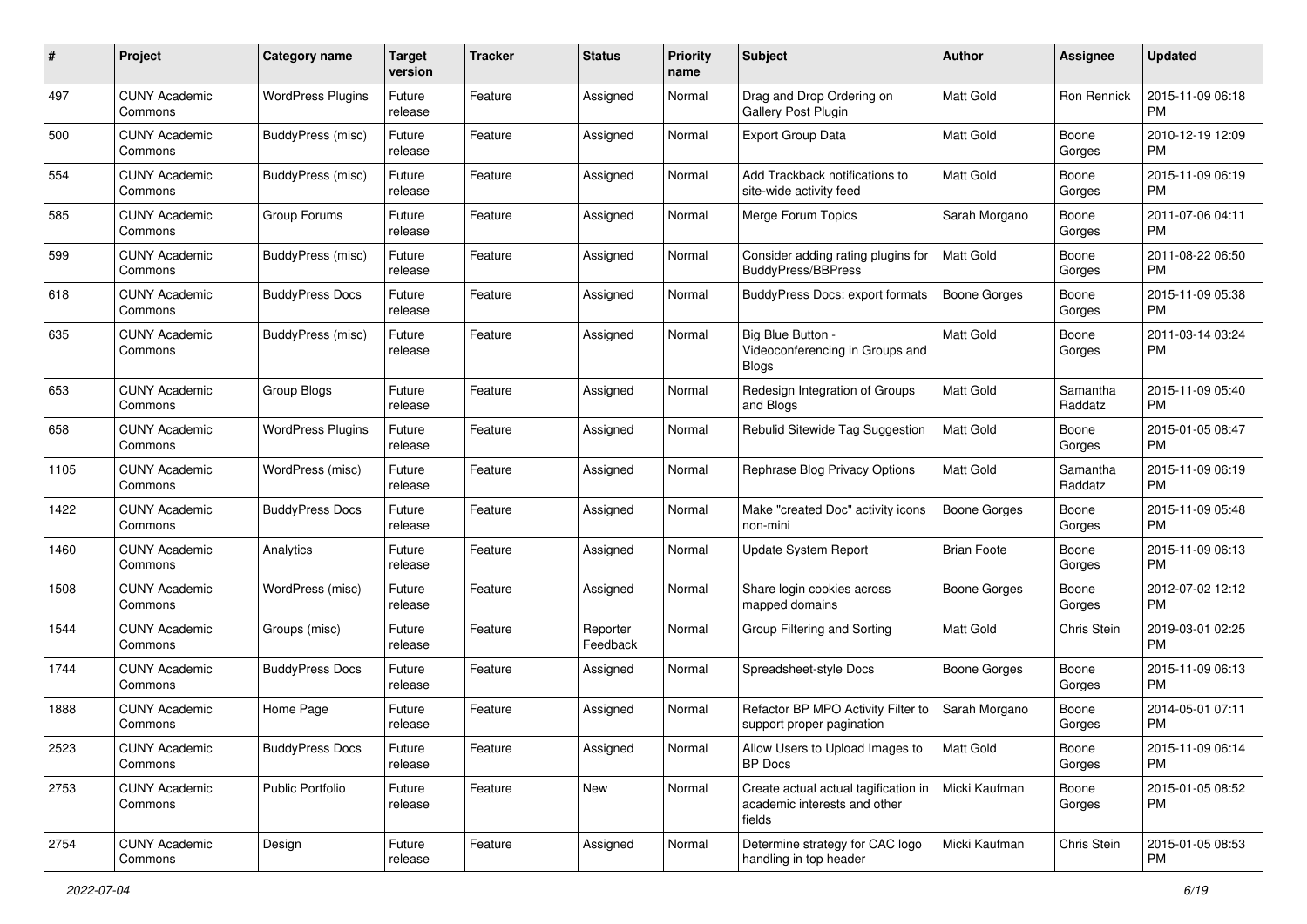| #    | Project                         | <b>Category name</b>    | <b>Target</b><br>version | <b>Tracker</b> | <b>Status</b> | Priority<br>name | <b>Subject</b>                                                             | <b>Author</b>       | <b>Assignee</b>     | <b>Updated</b>                |
|------|---------------------------------|-------------------------|--------------------------|----------------|---------------|------------------|----------------------------------------------------------------------------|---------------------|---------------------|-------------------------------|
| 2832 | <b>CUNY Academic</b><br>Commons | <b>Public Portfolio</b> | Future<br>release        | Feature        | Assigned      | Normal           | Improve interface for (not)<br>auto-linking profile fields                 | <b>Boone Gorges</b> | Chris Stein         | 2015-01-05 08:52<br><b>PM</b> |
| 2881 | <b>CUNY Academic</b><br>Commons | <b>Public Portfolio</b> | Future<br>release        | Feature        | Assigned      | Normal           | Redesign the UX for Profiles                                               | Chris Stein         | Chris Stein         | 2016-10-13 12:45<br><b>PM</b> |
| 3002 | <b>CUNY Academic</b><br>Commons | Search                  | Future<br>release        | Feature        | Assigned      | Normal           | Overhaul CAC search by using<br>external search appliance                  | Boone Gorges        | Boone<br>Gorges     | 2020-07-15 03:05<br><b>PM</b> |
| 3042 | <b>CUNY Academic</b><br>Commons | <b>Public Portfolio</b> | Future<br>release        | Feature        | Assigned      | Normal           | Browsing member interests                                                  | <b>Matt Gold</b>    | Boone<br>Gorges     | 2015-03-21 09:04<br>PM.       |
| 3090 | <b>CUNY Academic</b><br>Commons | Twitter page            | Future<br>release        | Feature        | Assigned      | Normal           | Prevent Retweets from showing<br>up on Commons twitter page                | Matt Gold           | Tahir Butt          | 2016-10-24 11:31<br>AM        |
| 3192 | <b>CUNY Academic</b><br>Commons | Group Forums            | Future<br>release        | Feature        | Assigned      | Normal           | Customizable forum views for<br>bbPress 2.x group forums                   | Boone Gorges        | Raymond<br>Hoh      | 2015-11-09 12:47<br><b>PM</b> |
| 3193 | <b>CUNY Academic</b><br>Commons | Group Forums            | Future<br>release        | Feature        | Assigned      | Normal           | bbPress 2.x dynamic roles and<br>RBE                                       | <b>Boone Gorges</b> | Boone<br>Gorges     | 2014-09-30 01:30<br>PM.       |
| 3220 | <b>CUNY Academic</b><br>Commons | <b>Public Portfolio</b> | Future<br>release        | Feature        | Assigned      | Normal           | Add indent/outdent option to<br>Formatting Buttons on Profile<br>Page      | <b>Matt Gold</b>    | Boone<br>Gorges     | 2014-05-21 10:39<br>PM.       |
| 3308 | <b>CUNY Academic</b><br>Commons | Group Invitations       | Future<br>release        | Feature        | Assigned      | Normal           | Allow members to rescind group<br>invitations                              | <b>Matt Gold</b>    | Boone<br>Gorges     | 2015-04-01 08:53<br>PM.       |
| 3330 | <b>CUNY Academic</b><br>Commons | My Commons              | Future<br>release        | Feature        | Assigned      | Normal           | "Commons Information" tool                                                 | Boone Gorges        | Chris Stein         | 2014-09-22 08:46<br><b>PM</b> |
| 3458 | <b>CUNY Academic</b><br>Commons | Groups (misc)           | Future<br>release        | Feature        | Assigned      | Normal           | Filter Members of Group by<br>Campus                                       | Michael Smith       | Samantha<br>Raddatz | 2014-09-26 08:32<br><b>PM</b> |
| 3473 | <b>CUNY Academic</b><br>Commons | User Experience         | Future<br>release        | Feature        | Assigned      | Normal           | Commons profile: Add help info<br>about "Positions" replacing "title"      | Keith Miyake        | Samantha<br>Raddatz | 2015-11-09 02:28<br><b>PM</b> |
| 3475 | <b>CUNY Academic</b><br>Commons | Events                  | Future<br>release        | Feature        | Assigned      | Normal           | Request to add plugin to<br>streamline room<br>booking/appointment booking | Naomi Barrettara    | Boone<br>Gorges     | 2014-12-01 05:14<br><b>PM</b> |
| 3517 | <b>CUNY Academic</b><br>Commons | My Commons              | Future<br>release        | Feature        | Assigned      | Normal           | Mute/Unmute My Commons<br>updates                                          | <b>Matt Gold</b>    | Raymond<br>Hoh      | 2015-11-09 01:19<br><b>PM</b> |
| 3536 | <b>CUNY Academic</b><br>Commons | My Commons              | Future<br>release        | Feature        | Assigned      | Normal           | Infinite Scroll on My Commons<br>page                                      | Matt Gold           | Raymond<br>Hoh      | 2015-04-13 04:42<br><b>PM</b> |
| 3580 | <b>CUNY Academic</b><br>Commons | Group Blogs             | Future<br>release        | Feature        | New           | Normal           | Multiple blogs per group                                                   | <b>Boone Gorges</b> | Boone<br>Gorges     | 2018-02-20 02:02<br><b>PM</b> |
| 3657 | <b>CUNY Academic</b><br>Commons | WordPress (misc)        | Not tracked              | Feature        | New           | Normal           | Create alert for GC email<br>addresses                                     | Matt Gold           | Matt Gold           | 2016-04-14 11:29<br>PM.       |
| 3662 | <b>CUNY Academic</b><br>Commons | SEO                     | Future<br>release        | Feature        | Assigned      | Normal           | Duplicate Content/SEO/Google<br>issues                                     | Matt Gold           | Raymond<br>Hoh      | 2015-04-13 04:37<br><b>PM</b> |
| 3759 | <b>CUNY Academic</b><br>Commons | WordPress (misc)        | Future<br>release        | Feature        | Assigned      | Normal           | Review Interface for Adding Users   Matt Gold<br>to Blogs                  |                     | Boone<br>Gorges     | 2015-03-24 05:52<br><b>PM</b> |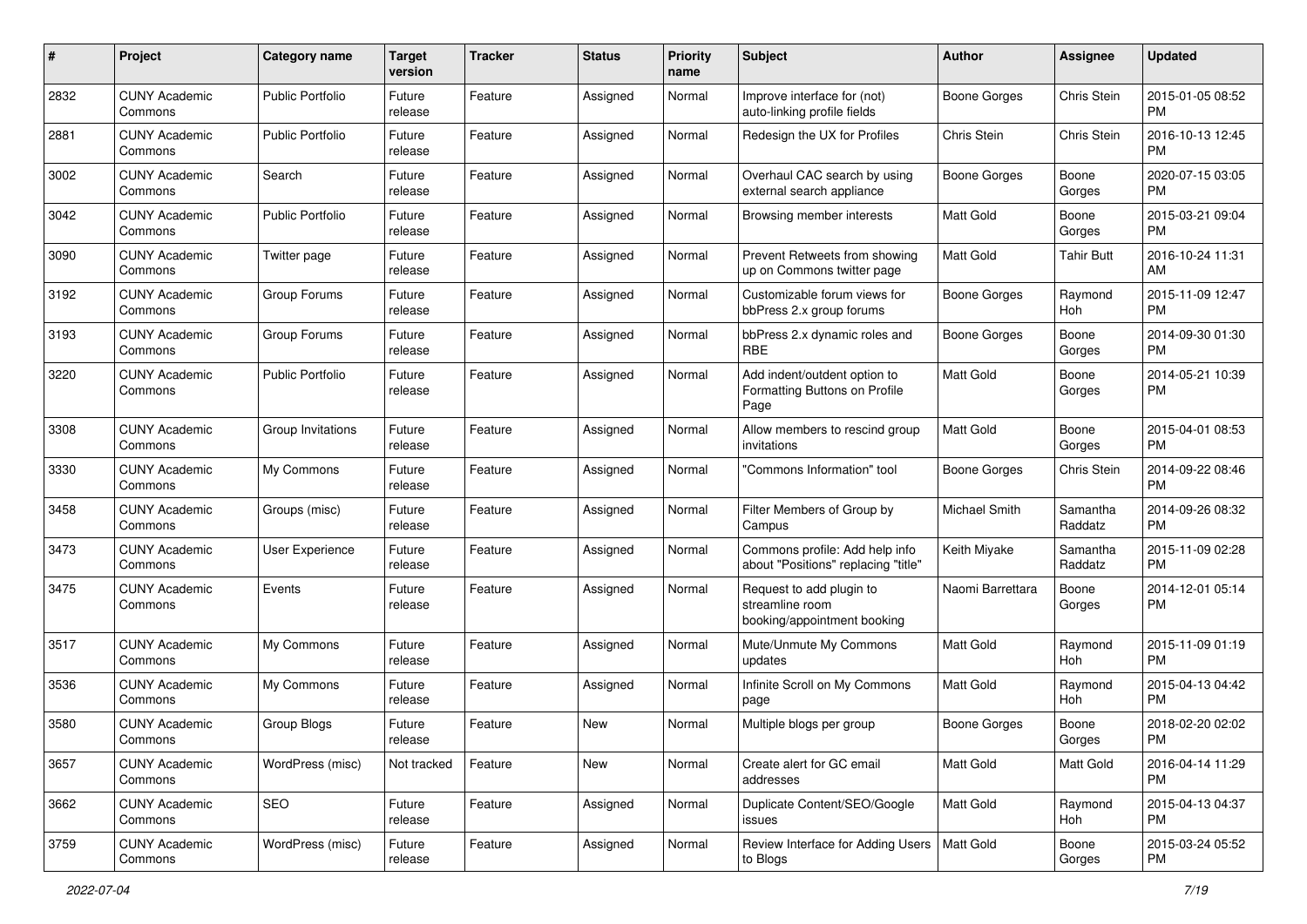| #    | Project                         | <b>Category name</b>       | <b>Target</b><br>version | <b>Tracker</b> | <b>Status</b> | Priority<br>name | <b>Subject</b>                                                                    | <b>Author</b>    | Assignee            | <b>Updated</b>                |
|------|---------------------------------|----------------------------|--------------------------|----------------|---------------|------------------|-----------------------------------------------------------------------------------|------------------|---------------------|-------------------------------|
| 3768 | <b>CUNY Academic</b><br>Commons | <b>Public Portfolio</b>    | Future<br>release        | Feature        | Assigned      | Normal           | Institutions/Past positions on<br>public portfolios                               | <b>Matt Gold</b> | Boone<br>Gorges     | 2018-04-23 10:44<br>AM        |
| 3770 | <b>CUNY Academic</b><br>Commons | <b>Public Portfolio</b>    | Future<br>release        | Feature        | Assigned      | Normal           | Improve Layout/Formatting of<br>Positions Area on Public Portfolios               | <b>Matt Gold</b> | Chris Stein         | 2015-04-01 09:17<br><b>PM</b> |
| 4053 | <b>CUNY Academic</b><br>Commons | Events                     | Future<br>release        | Feature        | Assigned      | Normal           | Create new tab for past events                                                    | Matt Gold        | Boone<br>Gorges     | 2015-05-12 02:10<br><b>PM</b> |
| 4238 | <b>CUNY Academic</b><br>Commons | Events                     | Future<br>release        | Feature        | Assigned      | Normal           | Copy Events to Other Groups?                                                      | <b>Matt Gold</b> | Boone<br>Gorges     | 2015-07-02 10:08<br>AM        |
| 4481 | <b>CUNY Academic</b><br>Commons | Events                     | Future<br>release        | Feature        | New           | Normal           | Group admins/mods should have<br>the ability to unlink an event from<br>the group | Boone Gorges     | Boone<br>Gorges     | 2017-04-24 03:53<br><b>PM</b> |
| 4635 | <b>CUNY Academic</b><br>Commons | Authentication             | Future<br>release        | Feature        | New           | Normal           | Allow non-WP authentication                                                       | Boone Gorges     | Sonja Leix          | 2019-03-01 02:05<br><b>PM</b> |
| 4980 | <b>CUNY Academic</b><br>Commons | Home Page                  | Future<br>release        | Feature        | Assigned      | Normal           | CAC Featured Content -- Adding<br>Randomization                                   | <b>Matt Gold</b> | Boone<br>Gorges     | 2016-12-12 03:01<br><b>PM</b> |
| 5199 | <b>CUNY Academic</b><br>Commons | Social Paper               | Future<br>release        | Feature        | New           | Normal           | add tables to the SP editor                                                       | Marilyn Weber    |                     | 2016-10-24 11:27<br>AM        |
| 5205 | <b>CUNY Academic</b><br>Commons | Social Paper               | Future<br>release        | Feature        | New           | Normal           | Social Paper folders                                                              | Marilyn Weber    |                     | 2016-02-11 10:24<br><b>PM</b> |
| 5225 | <b>CUNY Academic</b><br>Commons | Registration               | Future<br>release        | Feature        | Assigned      | Normal           | On-boarding Issues                                                                | Luke Waltzer     | Samantha<br>Raddatz | 2016-02-12 02:58<br><b>PM</b> |
| 5234 | <b>CUNY Academic</b><br>Commons | Membership                 | Future<br>release        | Feature        | Assigned      | Normal           | Write Unconfirmed patch for WP                                                    | Boone Gorges     | Boone<br>Gorges     | 2016-10-24 11:18<br>AM        |
| 5316 | <b>CUNY Academic</b><br>Commons | User Experience            | Future<br>release        | Feature        | Assigned      | Normal           | Prompt user email address<br>updates                                              | Matt Gold        | Stephen Real        | 2016-12-21 03:30<br><b>PM</b> |
| 5397 | <b>CUNY Academic</b><br>Commons | Social Paper               | Future<br>release        | Feature        | New           | Normal           | frustrating to have to<br>enable/disable in SP                                    | Marilyn Weber    | Samantha<br>Raddatz | 2016-04-20 03:39<br><b>PM</b> |
| 5489 | <b>CUNY Academic</b><br>Commons | Social Paper               | Future<br>release        | Feature        | New           | Normal           | Asc/desc sorting for Social Paper<br>directories                                  | Boone Gorges     |                     | 2016-04-21 10:06<br><b>PM</b> |
| 5581 | <b>CUNY Academic</b><br>Commons | Analytics                  | Future<br>release        | Feature        | Assigned      | Normal           | <b>Explore alternatives to Google</b><br>Analytics                                | <b>Matt Gold</b> | Valerie<br>Townsend | 2020-04-17 03:12<br><b>PM</b> |
| 5679 | <b>CUNY Academic</b><br>Commons | Analytics                  | Not tracked              | Feature        | <b>New</b>    | Normal           | Logged In Users for GA                                                            | Valerie Townsend | Valerie<br>Townsend | 2016-06-11 09:49<br>AM        |
| 5696 | <b>CUNY Academic</b><br>Commons | Events                     | Future<br>release        | Feature        | Assigned      | Normal           | Events Calendar - display options<br>/ calendar aggregation                       | <b>Matt Gold</b> | Boone<br>Gorges     | 2016-10-13 11:44<br>AM        |
| 5955 | <b>CUNY Academic</b><br>Commons | Outreach                   | Future<br>release        | Feature        | Assigned      | Normal           | Create auto-newsletter for<br>commons members                                     | <b>Matt Gold</b> | Luke Waltzer        | 2016-08-30 10:34<br>AM        |
| 5992 | <b>CUNY Academic</b><br>Commons | <b>Email Notifications</b> | Future<br>release        | Feature        | <b>New</b>    | Normal           | Changing the From line of<br>autogenerated blog emails                            | Marilyn Weber    |                     | 2018-09-27 05:19<br><b>PM</b> |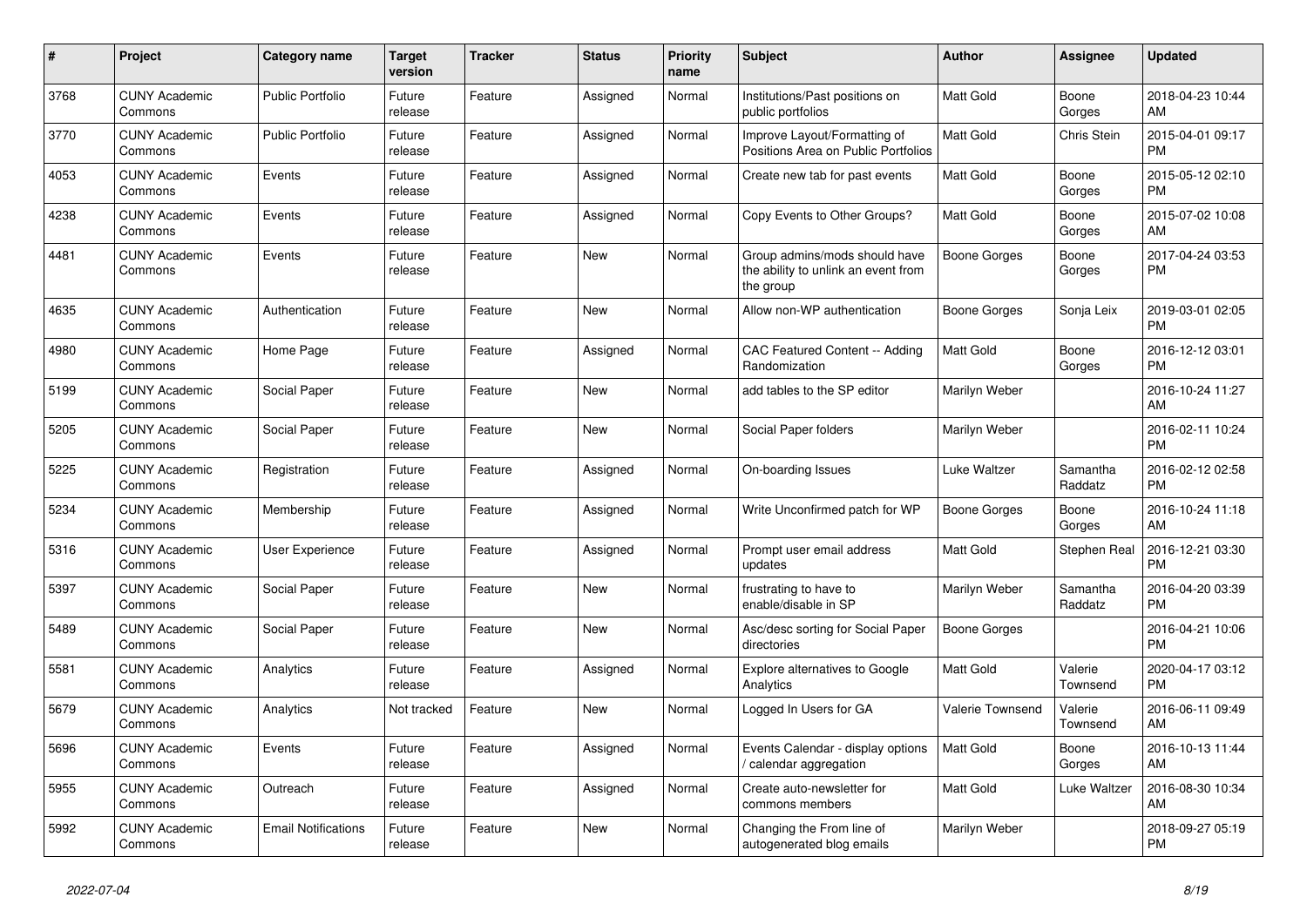| #    | <b>Project</b>                  | <b>Category name</b>      | <b>Target</b><br>version | <b>Tracker</b> | <b>Status</b>        | Priority<br>name | <b>Subject</b>                                                                        | <b>Author</b>           | Assignee             | <b>Updated</b>                |
|------|---------------------------------|---------------------------|--------------------------|----------------|----------------------|------------------|---------------------------------------------------------------------------------------|-------------------------|----------------------|-------------------------------|
| 6078 | <b>CUNY Academic</b><br>Commons | <b>Blogs (BuddyPress)</b> | Future<br>release        | Feature        | New                  | Normal           | <b>Explore Adding Network Blog</b><br>Metadata Plugin                                 | Luke Waltzer            | Luke Waltzer         | 2016-10-11 10:29<br><b>PM</b> |
| 6115 | <b>CUNY Academic</b><br>Commons | Publicity                 | Not tracked              | Feature        | Assigned             | Normal           | create digital signage for GC                                                         | Matt Gold               | scott voth           | 2016-10-11 10:09<br><b>PM</b> |
| 6332 | <b>CUNY Academic</b><br>Commons | WordPress (misc)          | Future<br>release        | Feature        | New                  | Normal           | Allow uploaded files to be marked<br>as private in an ad hoc way                      | Boone Gorges            |                      | 2016-10-17 11:41<br><b>PM</b> |
| 6426 | <b>CUNY Academic</b><br>Commons | Spam/Spam<br>Prevention   | Future<br>release        | Feature        | Assigned             | Normal           | Force captcha on all comments?                                                        | <b>Matt Gold</b>        | <b>Tahir Butt</b>    | 2016-10-24 02:06<br><b>PM</b> |
| 7115 | <b>CUNY Academic</b><br>Commons | Groups (misc)             | Future<br>release        | Feature        | Reporter<br>Feedback | Normal           | make licensing info clear during<br>group creation                                    | Matt Gold               | Raymond<br>Hoh       | 2020-12-08 11:32<br>AM        |
| 7828 | <b>CUNY Academic</b><br>Commons |                           | Not tracked              | Feature        | Assigned             | Normal           | Theme Assessment 2017                                                                 | Margaret Galvan         | Margaret<br>Galvan   | 2017-05-02 10:41<br><b>PM</b> |
| 8211 | <b>CUNY Academic</b><br>Commons | <b>WordPress Themes</b>   | Future<br>release        | Feature        | <b>New</b>           | Normal           | Theme Suggestions: Material<br>Design-Inspired Themes                                 | Margaret Galvan         | Margaret<br>Galvan   | 2017-08-07 02:48<br><b>PM</b> |
| 8756 | <b>CUNY Academic</b><br>Commons | Group Blogs               | Future<br>release        | Feature        | Hold                 | Normal           | Connect multiple blogs to one<br>group?                                               | <b>Matt Gold</b>        | Boone<br>Gorges      | 2017-09-30 10:42<br>AM        |
| 8835 | <b>CUNY Academic</b><br>Commons | <b>Blogs (BuddyPress)</b> | Future<br>release        | Feature        | New                  | Normal           | Extend cuny.is shortlinks to sites                                                    | Luke Waltzer            | Boone<br>Gorges      | 2022-04-26 11:59<br>AM        |
| 8836 | <b>CUNY Academic</b><br>Commons | <b>Blogs (BuddyPress)</b> | Future<br>release        | Feature        | Assigned             | Normal           | Redesign site launch process                                                          | Matt Gold               | Boone<br>Gorges      | 2019-10-03 02:49<br><b>PM</b> |
| 8837 | <b>CUNY Academic</b><br>Commons |                           | Not tracked              | Feature        | Assigned             | Normal           | Create a form to request info from<br>people requesting premium<br>themes and plugins | <b>Matt Gold</b>        | Marilyn<br>Weber     | 2017-11-14 03:35<br><b>PM</b> |
| 8898 | <b>CUNY Academic</b><br>Commons | Social Paper              | Not tracked              | Feature        | Assigned             | Normal           | Usage data on docs and social<br>paper                                                | <b>Matt Gold</b>        | Matt Gold            | 2017-11-16 11:32<br>AM        |
| 8900 | <b>CUNY Academic</b><br>Commons | Accessibility             | Future<br>release        | Feature        | Assigned             | Normal           | Look into tools to enforce<br>accessibility in WP environment                         | Matt Gold               | Boone<br>Gorges      | 2022-04-26 11:59<br>AM        |
| 8901 | <b>CUNY Academic</b><br>Commons | Accessibility             | Future<br>release        | Feature        | Assigned             | Normal           | Theme analysis for accessibility                                                      | Matt Gold               | Boone<br>Gorges      | 2022-04-26 11:59<br>AM        |
| 8902 | <b>CUNY Academic</b><br>Commons | Design                    | Not tracked              | Feature        | Assigned             | Normal           | Report back on research on<br><b>BuddyPress themes</b>                                | Matt Gold               | <b>Michael Smith</b> | 2017-11-10 12:31<br><b>PM</b> |
| 8976 | <b>CUNY Academic</b><br>Commons | Reply By Email            | Not tracked              | Feature        | Assigned             | Normal           | Package RBE new topics posting?                                                       | <b>Matt Gold</b>        | Raymond<br>Hoh       | 2017-12-04 02:34<br><b>PM</b> |
| 9028 | <b>CUNY Academic</b><br>Commons | Onboarding                | Future<br>release        | Feature        | Assigned             | Normal           | suggest groups to new members<br>during the registration process                      | <b>Matt Gold</b>        | Chris Stein          | 2018-10-24 12:34<br><b>PM</b> |
| 9420 | <b>CUNY Academic</b><br>Commons | cuny.is                   | Not tracked              | Feature        | New                  | Normal           | Request for http://cuny.is/streams                                                    | Raffi<br>Khatchadourian | Marilyn<br>Weber     | 2018-04-02 10:08<br>AM        |
| 9643 | <b>CUNY Academic</b><br>Commons | Publicity                 | Not tracked              | Feature        | <b>New</b>           | Normal           | Create a page on the Commons<br>for logos etc.                                        | Stephen Real            | Stephen Real         | 2018-04-24 10:53<br>AM        |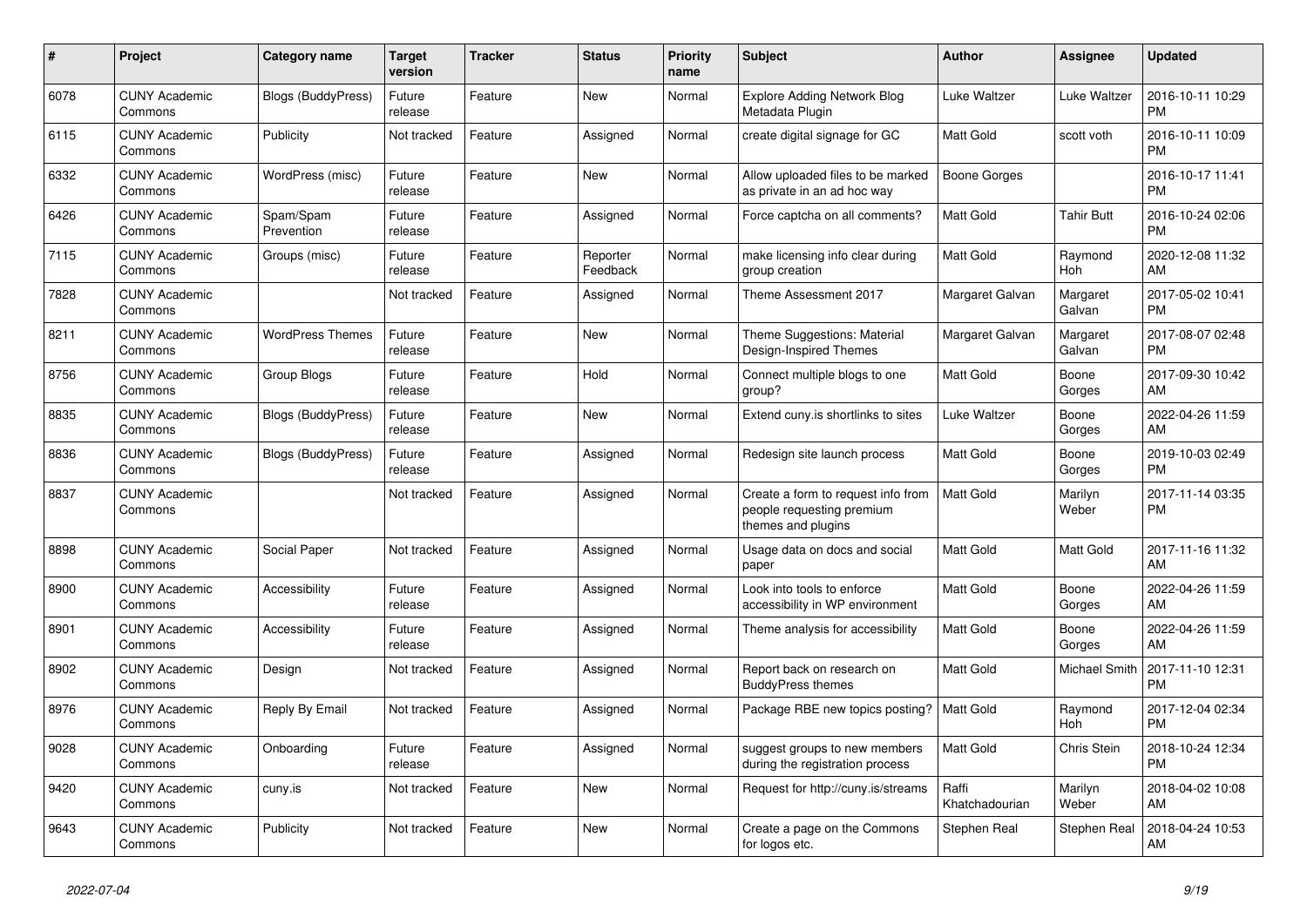| #     | Project                         | <b>Category name</b>       | <b>Target</b><br>version | Tracker | <b>Status</b>        | <b>Priority</b><br>name | <b>Subject</b>                                                                                                                               | <b>Author</b>           | Assignee        | <b>Updated</b>                |
|-------|---------------------------------|----------------------------|--------------------------|---------|----------------------|-------------------------|----------------------------------------------------------------------------------------------------------------------------------------------|-------------------------|-----------------|-------------------------------|
| 9720  | <b>CUNY Academic</b><br>Commons | Authentication             | Future<br>release        | Feature | <b>New</b>           | Normal                  | The Commons should be an<br>oAuth provider                                                                                                   | <b>Boone Gorges</b>     |                 | 2019-03-01 02:04<br><b>PM</b> |
| 9895  | <b>CUNY Academic</b><br>Commons | Onboarding                 | Future<br>release        | Feature | Assigned             | Normal                  | Add "Accept Invitation"<br>link/button/function to Group<br>and/or Site invitation emails?                                                   | Luke Waltzer            | Boone<br>Gorges | 2018-06-07 12:42<br><b>PM</b> |
| 9908  | <b>CUNY Academic</b><br>Commons |                            | Not tracked              | Feature | <b>New</b>           | Normal                  | Is it possible to send email<br>updates to users (or an email<br>address not on the list) for only a<br>single page AFTER being<br>prompted? | <b>Michael Shields</b>  | scott voth      | 2018-06-11 01:34<br><b>PM</b> |
| 9947  | <b>CUNY Academic</b><br>Commons | <b>WordPress Plugins</b>   | Future<br>release        | Feature | Reporter<br>Feedback | Normal                  | Install H5P quiz plugin                                                                                                                      | Matt Gold               | Boone<br>Gorges | 2018-09-11 11:01<br>AM        |
| 10226 | <b>CUNY Academic</b><br>Commons | Courses                    | Future<br>release        | Feature | New                  | Normal                  | Add "My Courses" to drop down<br>list                                                                                                        | scott voth              | Boone<br>Gorges | 2021-11-19 12:42<br><b>PM</b> |
| 10354 | <b>CUNY Academic</b><br>Commons | Public Portfolio           | Future<br>release        | Feature | <b>New</b>           | Normal                  | Opt out of Having a Profile Page                                                                                                             | scott voth              | Chris Stein     | 2020-05-12 10:43<br>AM        |
| 10368 | <b>CUNY Academic</b><br>Commons |                            | Future<br>release        | Feature | Assigned             | Normal                  | Use ORCID data to populate<br>academic profile page                                                                                          | Stephen Francoeur       | Boone<br>Gorges | 2018-09-25 01:53<br><b>PM</b> |
| 10380 | <b>CUNY Academic</b><br>Commons | WordPress (misc)           | Future<br>release        | Feature | In Progress          | Normal                  | Remove blacklisted plugins                                                                                                                   | <b>Boone Gorges</b>     |                 | 2022-04-26 12:00<br><b>PM</b> |
| 10659 | <b>CUNY Academic</b><br>Commons | Group Forums               | Future<br>release        | Feature | Assigned             | Normal                  | Post to multiple groups via email                                                                                                            | <b>Matt Gold</b>        | Raymond<br>Hoh  | 2018-11-15 12:54<br>AM        |
| 11077 | <b>CUNY Academic</b><br>Commons | Events                     | Not tracked              | Feature | Reporter<br>Feedback | Normal                  | Show event category description<br>in event list view                                                                                        | Raffi<br>Khatchadourian |                 | 2019-02-12 10:38<br><b>PM</b> |
| 11131 | <b>CUNY Academic</b><br>Commons |                            | Future<br>release        | Feature | Reporter<br>Feedback | Normal                  | Image Annotation Plugins                                                                                                                     | Laurie Hurson           |                 | 2019-02-26 11:33<br>AM        |
| 11517 | <b>CUNY Academic</b><br>Commons |                            | Not tracked              | Feature | Assigned             | Normal                  | wp-accessibility plugin should not<br>strip 'target="_blank" by default                                                                      | <b>Boone Gorges</b>     | Laurie Hurson   | 2019-09-24 09:57<br>AM        |
| 11531 | <b>CUNY Academic</b><br>Commons | Events                     | Future<br>release        | Feature | <b>New</b>           | Normal                  | Main Events calendar should<br>include non-public events that<br>user has access to                                                          | scott voth              | Boone<br>Gorges | 2019-06-11 10:00<br>AM        |
| 11789 | <b>CUNY Academic</b><br>Commons | Courses                    | Future<br>release        | Feature | <b>New</b>           | Normal                  | Ability to remove item from<br>Courses list                                                                                                  | Laurie Hurson           | Sonja Leix      | 2019-09-24 12:28<br><b>PM</b> |
| 11834 | <b>CUNY Academic</b><br>Commons | <b>Group Files</b>         | Future<br>release        | Feature | <b>New</b>           | Normal                  | Improved tools for managing<br>group file folders                                                                                            | Boone Gorges            | Sonja Leix      | 2019-09-06 03:55<br>PM        |
| 11860 | <b>CUNY Academic</b><br>Commons | Registration               | Future<br>release        | Feature | New                  | Normal                  | Ensure Students Are Aware They<br>Can Use Aliases At Registration                                                                            | scott voth              |                 | 2019-09-24 08:46<br>AM        |
| 11945 | <b>CUNY Academic</b><br>Commons | Reckoning                  | Future<br>release        | Feature | Reporter<br>Feedback | Normal                  | Add Comments bubble to<br>Reckoning views                                                                                                    | <b>Boone Gorges</b>     | Boone<br>Gorges | 2019-11-12 05:14<br><b>PM</b> |
| 12042 | <b>CUNY Academic</b><br>Commons | <b>Email Notifications</b> | Future<br>release        | Feature | New                  | Normal                  | Improved error logging for BPGES   Boone Gorges<br>send queue                                                                                |                         | Boone<br>Gorges | 2021-11-19 12:25<br>PM        |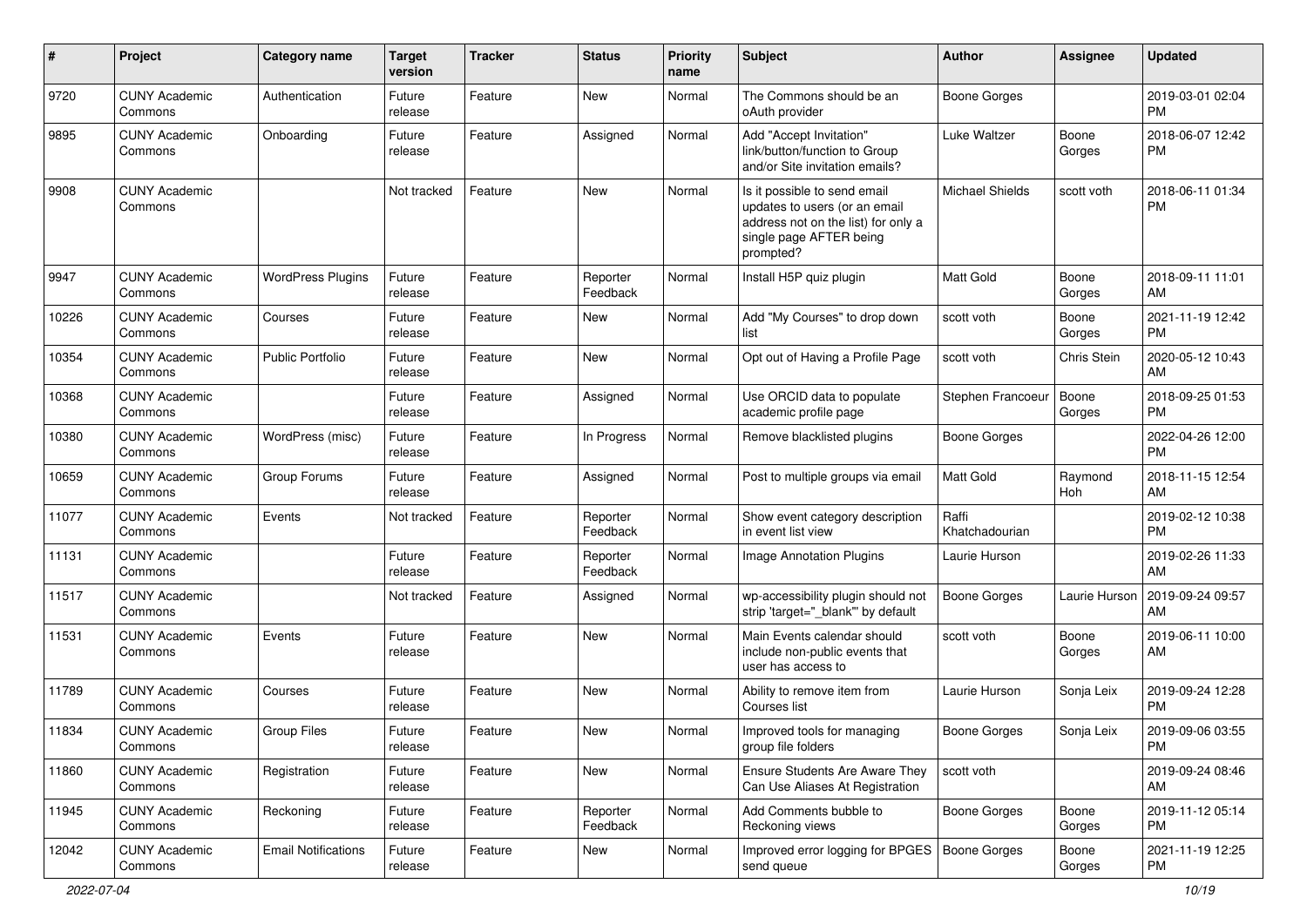| #     | <b>Project</b>                  | Category name                  | <b>Target</b><br>version | <b>Tracker</b> | <b>Status</b>        | <b>Priority</b><br>name | <b>Subject</b>                                                                             | <b>Author</b>    | Assignee          | <b>Updated</b>                |
|-------|---------------------------------|--------------------------------|--------------------------|----------------|----------------------|-------------------------|--------------------------------------------------------------------------------------------|------------------|-------------------|-------------------------------|
| 12091 | <b>CUNY Academic</b><br>Commons | <b>Group Files</b>             | Future<br>release        | Feature        | New                  | Normal                  | Improved pre-upload file validation<br>for bp-group-documents                              | Boone Gorges     | Boone<br>Gorges   | 2019-11-14 01:21<br><b>PM</b> |
| 12121 | <b>CUNY Academic</b><br>Commons | <b>WordPress Plugins</b>       | 2.0.3                    | Feature        | Reporter<br>Feedback | Normal                  | Embedding H5P Iframes on<br><b>Commons Site</b>                                            | Laurie Hurson    | Boone<br>Gorges   | 2022-06-29 11:32<br>AM        |
| 12446 | <b>CUNY Academic</b><br>Commons | Groups (misc)                  | Future<br>release        | Feature        | Reporter<br>Feedback | Normal                  | Toggle default site to group forum<br>posting                                              | Laurie Hurson    | Laurie Hurson     | 2020-03-10 11:57<br>AM        |
| 12911 | <b>CUNY Academic</b><br>Commons |                                | Not tracked              | Feature        | <b>New</b>           | Normal                  | Block access to xmlrpc.php based<br>on User-Agent                                          | Boone Gorges     | Boone<br>Gorges   | 2020-06-09 05:12<br><b>PM</b> |
| 13048 | <b>CUNY Academic</b><br>Commons | Shortcodes and<br>embeds       | Future<br>release        | Feature        | <b>New</b>           | Normal                  | Jupyter Notebooks support                                                                  | Boone Gorges     |                   | 2020-07-14 11:46<br>AM        |
| 13199 | <b>CUNY Academic</b><br>Commons | Group Forums                   | Future<br>release        | Feature        | New                  | Normal                  | Favoring Groups over bbPress<br>plugin                                                     | Colin McDonald   | Colin<br>McDonald | 2021-11-19 12:28<br><b>PM</b> |
| 13358 | <b>CUNY Academic</b><br>Commons | Group Forums                   | Future<br>release        | Feature        | <b>New</b>           | Normal                  | Improved UI for group forum<br>threading settings                                          | Boone Gorges     | Raymond<br>Hoh    | 2021-11-19 12:27<br><b>PM</b> |
| 13370 | <b>CUNY Academic</b><br>Commons | Group Library                  | Future<br>release        | Feature        | <b>New</b>           | Normal                  | Library bulk deletion and folder<br>editing                                                | Colin McDonald   | Boone<br>Gorges   | 2020-10-13 10:41<br>AM        |
| 13466 | <b>CUNY Academic</b><br>Commons | Cavalcade                      | Future<br>release        | Feature        | New                  | Normal                  | Automated cleanup for duplicate<br>Cavalcade tasks                                         | Boone Gorges     | Boone<br>Gorges   | 2020-10-13 05:24<br><b>PM</b> |
| 13650 | <b>CUNY Academic</b><br>Commons | Group Library                  | Future<br>release        | Feature        | New                  | Normal                  | Forum Attachments in Group<br>Library                                                      | Laurie Hurson    |                   | 2021-11-19 12:30<br><b>PM</b> |
| 13835 | <b>CUNY Academic</b><br>Commons | WordPress (misc)               | Future<br>release        | Feature        | <b>New</b>           | Normal                  | Allow OneSearch widget to have<br>'CUNY' as campus                                         | Boone Gorges     | Boone<br>Gorges   | 2021-11-19 12:39<br><b>PM</b> |
| 13891 | <b>CUNY Academic</b><br>Commons | Internal Tools and<br>Workflow | 2.1.0                    | Feature        | <b>New</b>           | Normal                  | Migrate automated linting to<br>GitHub Actions                                             | Boone Gorges     | Jeremy Felt       | 2022-06-29 11:13<br>AM        |
| 14184 | <b>CUNY Academic</b><br>Commons | <b>Public Portfolio</b>        | Future<br>release        | Feature        | New                  | Normal                  | Centralized mechanism for storing<br>Campus affiliations                                   | Boone Gorges     | Boone<br>Gorges   | 2022-01-04 11:35<br>AM        |
| 14309 | <b>CUNY Academic</b><br>Commons | Group Library                  | Future<br>release        | Feature        | <b>New</b>           | Normal                  | Better handling of<br>bp_group_document file download<br>attempts when file is not present | Boone Gorges     | Boone<br>Gorges   | 2021-11-19 12:28<br><b>PM</b> |
| 14394 | <b>CUNY Academic</b><br>Commons |                                | Not tracked              | Feature        | <b>New</b>           | Normal                  | Commons News Site - redesign                                                               | scott voth       | scott voth        | 2021-09-14 10:46<br>AM        |
| 14787 | <b>CUNY Academic</b><br>Commons | Plugin Packages                | Future<br>release        | Feature        | New                  | Normal                  | Creating a "Design" plugin<br>package                                                      | Laurie Hurson    | scott voth        | 2022-04-27 04:56<br><b>PM</b> |
| 15194 | <b>CUNY Academic</b><br>Commons | Internal Tools and<br>Workflow | 2.1.0                    | Feature        | <b>New</b>           | Normal                  | PHPCS sniff for un-restored<br>switch to blog() calls                                      | Boone Gorges     | Jeremy Felt       | 2022-05-26 10:45<br>AM        |
| 15604 | <b>CUNY Academic</b><br>Commons | <b>Email Notifications</b>     | Future<br>release        | Feature        | Assigned             | Normal                  | Restructure Commons Group<br><b>Digest Email Messages</b>                                  | <b>Matt Gold</b> | Boone<br>Gorges   | 2022-05-26 10:45<br>AM        |
| 15613 | <b>CUNY Academic</b><br>Commons |                                | 2.0.3                    | Feature        | Reporter<br>Feedback | Normal                  | Adding "Passster" plugin                                                                   | Laurie Hurson    |                   | 2022-06-29 11:32<br>AM        |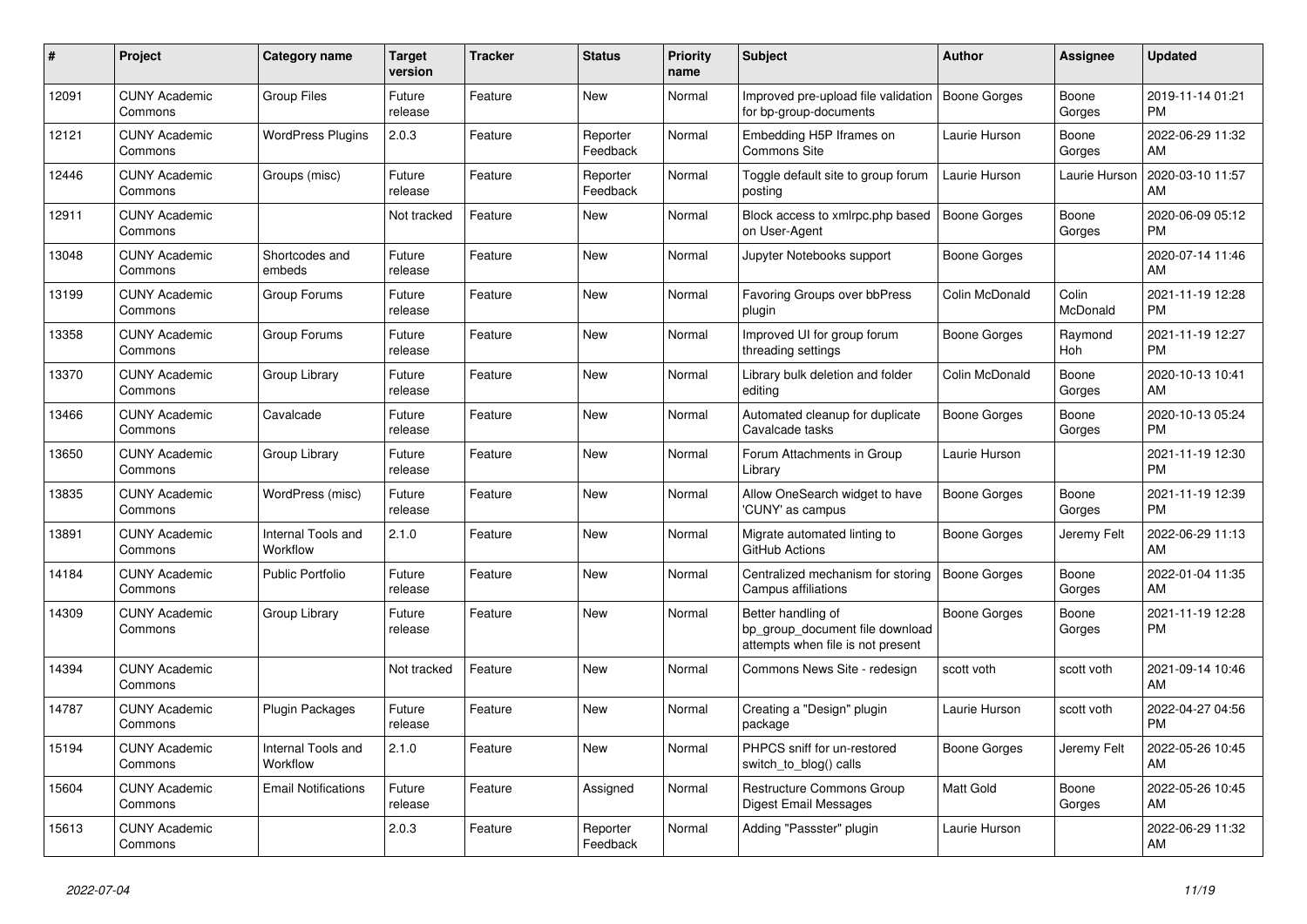| #     | Project                         | <b>Category name</b>       | Target<br>version | <b>Tracker</b> | <b>Status</b>        | <b>Priority</b><br>name | <b>Subject</b>                                                                | <b>Author</b>           | Assignee            | <b>Updated</b>                |
|-------|---------------------------------|----------------------------|-------------------|----------------|----------------------|-------------------------|-------------------------------------------------------------------------------|-------------------------|---------------------|-------------------------------|
| 15883 | <b>CUNY Academic</b><br>Commons |                            | 2.1.0             | Feature        | New                  | Normal                  | Release BPGES update                                                          | Boone Gorges            | Boone<br>Gorges     | 2022-05-26 10:39<br>AM        |
| 15923 | <b>CUNY Academic</b><br>Commons |                            | Not tracked       | Feature        | Reporter<br>Feedback | Normal                  | <b>Bellows Plugin Adjustments</b>                                             | Laurie Hurson           |                     | 2022-04-20 10:10<br>AM        |
| 16092 | <b>CUNY Academic</b><br>Commons |                            | Future<br>release | Feature        | Hold                 | Normal                  | Don't show main site in Site<br>search results                                | Boone Gorges            | Boone<br>Gorges     | 2022-05-17 03:12<br>PM        |
| 16290 | <b>CUNY Academic</b><br>Commons |                            |                   | Feature        | Reporter<br>Feedback | Normal                  | Add Table Of Contents Block<br>plug-in                                        | Raffi<br>Khatchadourian |                     | 2022-06-24 10:26<br>AM        |
| 16314 | <b>CUNY Academic</b><br>Commons | <b>WordPress Plugins</b>   |                   | Feature        | New                  | Normal                  | Install Multicollab plug-in?                                                  | Raffi<br>Khatchadourian |                     | 2022-06-29 03:44<br><b>PM</b> |
| 58    | <b>CUNY Academic</b><br>Commons | BuddyPress (misc)          | Future<br>release | Feature        | Assigned             | Low                     | Make member search sortable by<br>last name                                   | Roberta Brody           | Boone<br>Gorges     | 2010-08-26 02:38<br><b>PM</b> |
| 310   | <b>CUNY Academic</b><br>Commons | BuddyPress (misc)          | Future<br>release | Feature        | Assigned             | Low                     | <b>Friend Request Email</b>                                                   | Matt Gold               | Samantha<br>Raddatz | 2015-11-09 05:08<br><b>PM</b> |
| 333   | <b>CUNY Academic</b><br>Commons | <b>Email Notifications</b> | Future<br>release | Feature        | Assigned             | Low                     | Delay Forum Notification Email<br>Delivery Until After Editing Period<br>Ends | <b>Matt Gold</b>        | Raymond<br>Hoh      | 2015-11-09 06:01<br>PM.       |
| 519   | <b>CUNY Academic</b><br>Commons | <b>BuddyPress Docs</b>     | Future<br>release | Feature        | Assigned             | Low                     | TOC for individual docs - for new<br>BP "wiki-like" plugin                    | scott voth              | Boone<br>Gorges     | 2015-11-09 05:54<br>PM.       |
| 940   | <b>CUNY Academic</b><br>Commons | Redmine                    | Future<br>release | Feature        | Assigned             | Low                     | Communication with users after<br>releases                                    | <b>Matt Gold</b>        | Dominic<br>Giglio   | 2012-09-09 04:36<br><b>PM</b> |
| 1165  | <b>CUNY Academic</b><br>Commons | <b>Email Invitations</b>   | Future<br>release | Feature        | Assigned             | Low                     | Allow saved lists of invitees under<br>Send Invites                           | <b>Boone Gorges</b>     | Boone<br>Gorges     | 2015-11-09 06:03<br><b>PM</b> |
| 1166  | <b>CUNY Academic</b><br>Commons | <b>Email Invitations</b>   | Future<br>release | Feature        | New                  | Low                     | Better organizational tools for Sent<br>Invites                               | <b>Boone Gorges</b>     | Boone<br>Gorges     | 2015-11-09 06:02<br><b>PM</b> |
| 1167  | <b>CUNY Academic</b><br>Commons | <b>Email Invitations</b>   | Future<br>release | Feature        | <b>New</b>           | Low                     | Allow email invitations to be resent                                          | Boone Gorges            | Boone<br>Gorges     | 2015-11-12 12:53<br>AM        |
| 1192  | <b>CUNY Academic</b><br>Commons | <b>Group Files</b>         | Future<br>release | Feature        | Assigned             | Low                     | When posting group files, allow<br>users to add a category without<br>saving  | Matt Gold               | Raymond<br>Hoh      | 2015-11-09 05:53<br><b>PM</b> |
| 1417  | <b>CUNY Academic</b><br>Commons | <b>BuddyPress Docs</b>     | Future<br>release | Feature        | Assigned             | Low                     | Bulk actions for BuddyPress Docs                                              | <b>Boone Gorges</b>     | Boone<br>Gorges     | 2016-10-17 10:41<br><b>PM</b> |
| 1423  | <b>CUNY Academic</b><br>Commons | BuddyPress (misc)          | Future<br>release | Feature        | Assigned             | Low                     | Show an avatar for pingback<br>comment activity items                         | <b>Boone Gorges</b>     | <b>Tahir Butt</b>   | 2016-10-24 12:03<br>PM        |
| 1456  | <b>CUNY Academic</b><br>Commons | Group Invitations          | Future<br>release | Feature        | Reporter<br>Feedback | Low                     | Invite to Group Button from Profile<br>Field                                  | Matt Gold               | Samantha<br>Raddatz | 2015-11-09 05:59<br><b>PM</b> |
| 1562  | <b>CUNY Academic</b><br>Commons | <b>WordPress Plugins</b>   | Future<br>release | Feature        | Assigned             | Low                     | Play with NYT Collaborative<br>Authoring Tool                                 | Matt Gold               | Boone<br>Gorges     | 2015-01-05 08:47<br><b>PM</b> |
| 1983  | <b>CUNY Academic</b><br>Commons | Home Page                  | Future<br>release | Feature        | Assigned             | Low                     | Media Library integration with<br>Featured Content plugin                     | Boone Gorges            | Dominic<br>Giglio   | 2014-03-17 10:34<br>AM        |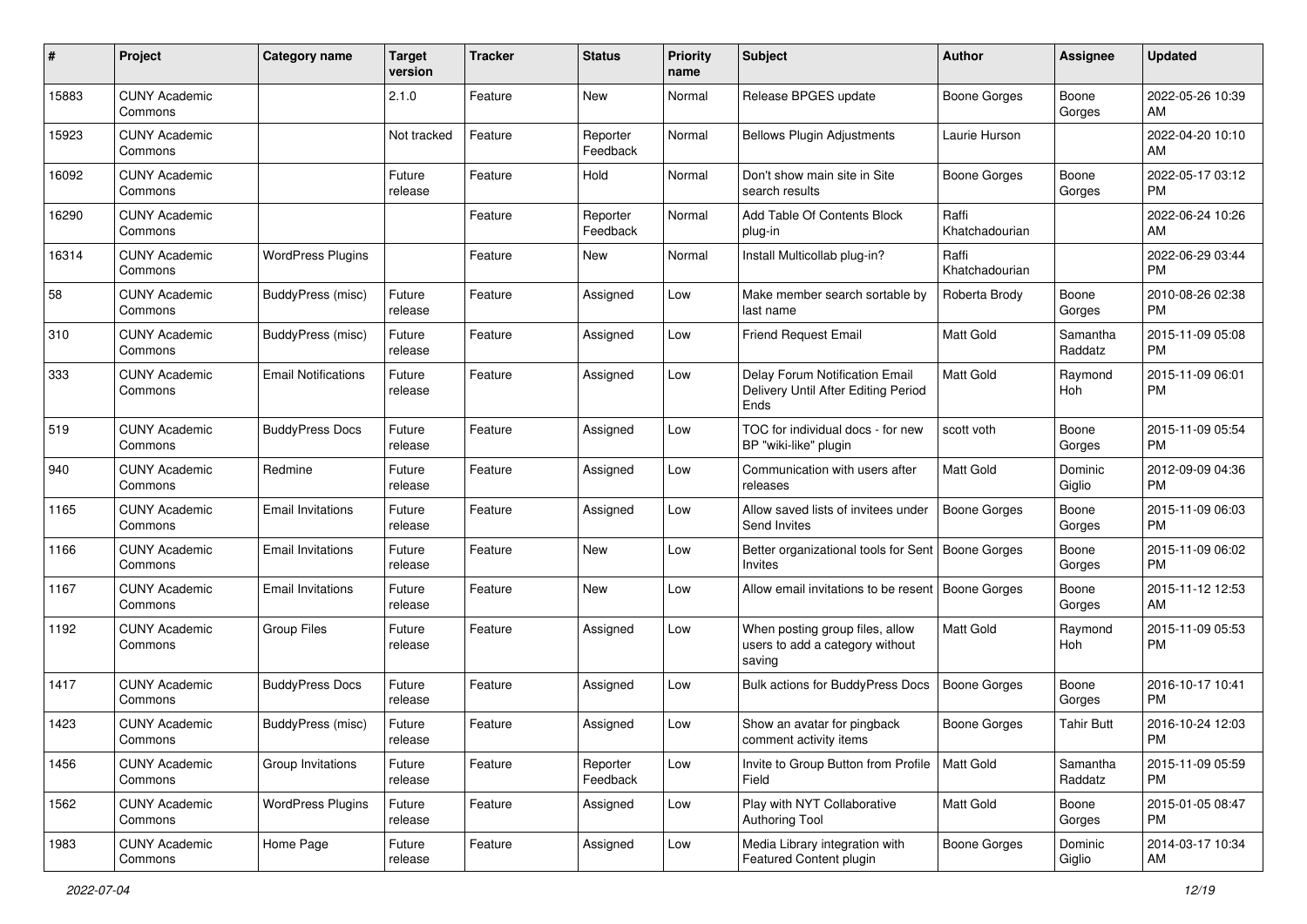| #     | <b>Project</b>                  | Category name            | Target<br>version | <b>Tracker</b> | <b>Status</b> | <b>Priority</b><br>name | <b>Subject</b>                                                                                                                                        | <b>Author</b>           | Assignee            | <b>Updated</b>                |
|-------|---------------------------------|--------------------------|-------------------|----------------|---------------|-------------------------|-------------------------------------------------------------------------------------------------------------------------------------------------------|-------------------------|---------------------|-------------------------------|
| 2013  | <b>CUNY Academic</b><br>Commons | <b>Public Portfolio</b>  | Future<br>release | Feature        | Assigned      | Low                     | Have Profile Privacy Options show<br>up only for filled-in fields                                                                                     | l Matt Gold             | Boone<br>Gorges     | 2015-11-09 06:09<br><b>PM</b> |
| 2223  | <b>CUNY Academic</b><br>Commons | <b>WordPress Plugins</b> | Future<br>release | Feature        | Assigned      | Low                     | Add Participad to the CUNY<br><b>Academic Commons</b>                                                                                                 | <b>Matt Gold</b>        | Boone<br>Gorges     | 2014-09-17 10:03<br><b>PM</b> |
| 2325  | <b>CUNY Academic</b><br>Commons | BuddyPress (misc)        | Future<br>release | Feature        | Assigned      | Low                     | Profile should have separate fields<br>for first/last names                                                                                           | local admin             | Boone<br>Gorges     | 2015-11-09 06:09<br><b>PM</b> |
| 2610  | <b>CUNY Academic</b><br>Commons | Group Invitations        | Future<br>release | Feature        | Assigned      | Low                     | Request: Custom invitation<br>message to group invites                                                                                                | local admin             | Boone<br>Gorges     | 2015-11-09 06:13<br><b>PM</b> |
| 3048  | <b>CUNY Academic</b><br>Commons | <b>Public Portfolio</b>  | Future<br>release | Feature        | New           | Low                     | Images for rich text profile fields                                                                                                                   | Boone Gorges            | Boone<br>Gorges     | 2014-02-19 12:56<br><b>PM</b> |
| 3080  | <b>CUNY Academic</b><br>Commons | <b>Group Files</b>       | Future<br>release | Feature        | Assigned      | Low                     | Create a system to keep track of<br>file changes                                                                                                      | <b>Matt Gold</b>        | Boone<br>Gorges     | 2014-02-26 10:04<br><b>PM</b> |
| 3354  | <b>CUNY Academic</b><br>Commons | <b>Group Files</b>       | Future<br>release | Feature        | Assigned      | Low                     | Allow Group Download of Multiple<br><b>Selected Files</b>                                                                                             | <b>Matt Gold</b>        | <b>Chris Stein</b>  | 2014-08-01 08:50<br>AM        |
| 3615  | <b>CUNY Academic</b><br>Commons | Redmine                  | Not tracked       | Feature        | <b>New</b>    | Low                     | Create Redmine issues via email                                                                                                                       | Dominic Giglio          | Boone<br>Gorges     | 2017-11-16 11:36<br>AM        |
| 5016  | <b>CUNY Academic</b><br>Commons | Events                   | Future<br>release | Feature        | Assigned      | Low                     | Allow comments to be posted on<br>events                                                                                                              | <b>Matt Gold</b>        | Raymond<br>Hoh      | 2019-03-01 02:23<br><b>PM</b> |
| 5050  | <b>CUNY Academic</b><br>Commons | Social Paper             | Future<br>release | Feature        | New           | Low                     | Making comments visible in SP<br>editing mode (SP suggestion #1)                                                                                      | Marilyn Weber           | Samantha<br>Raddatz | 2019-09-17 11:10<br><b>PM</b> |
| 5052  | <b>CUNY Academic</b><br>Commons | Social Paper             | Future<br>release | Feature        | New           | Low                     | Sentence by sentence or line by<br>line comments (SP suggestion #3)                                                                                   | Marilyn Weber           | Boone<br>Gorges     | 2016-02-11 10:24<br><b>PM</b> |
| 5053  | <b>CUNY Academic</b><br>Commons | Social Paper             | Future<br>release | Feature        | <b>New</b>    | Low                     | Scrollable menu to add readers<br>(SP suggestion #4)                                                                                                  | Marilyn Weber           | Samantha<br>Raddatz | 2016-04-21 05:21<br><b>PM</b> |
| 5058  | <b>CUNY Academic</b><br>Commons | Social Paper             | Future<br>release | Feature        | <b>New</b>    | Low                     | Can there be a clearer signal that<br>even when comments have<br>already been made you add<br>comments by clicking on the side?<br>(SP suggestion #5) | Marilyn Weber           | Samantha<br>Raddatz | 2016-02-11 10:24<br><b>PM</b> |
| 6389  | <b>CUNY Academic</b><br>Commons | <b>BuddyPress Docs</b>   | Future<br>release | Feature        | <b>New</b>    | Low                     | <b>Make Discussion Area Visible</b><br>When Editing a Doc                                                                                             | Luke Waltzer            | Boone<br>Gorges     | 2016-10-21 04:16<br><b>PM</b> |
| 8498  | <b>CUNY Academic</b><br>Commons | <b>WordPress Plugins</b> | Future<br>release | Feature        | <b>New</b>    | Low                     | <b>Gravity Forms Email Users</b>                                                                                                                      | Raffi<br>Khatchadourian | Matt Gold           | 2017-10-13 12:58<br><b>PM</b> |
| 13912 | <b>CUNY Academic</b><br>Commons |                          | Not tracked       | Feature        | Hold          | Low                     | posting "missed schedule"                                                                                                                             | Marilyn Weber           |                     | 2021-02-23 10:46<br>AM        |
| 11968 | JustPublics@365<br>MediaCamp    |                          |                   | Feature        | New           | Normal                  | Nanoscience Retractable Display<br>Unit                                                                                                               | Donald Cherry           | Bonnie<br>Eissner   | 2021-02-19 08:50<br>AM        |
| 2571  | <b>NYCDH Community</b><br>Site  |                          |                   | Feature        | Assigned      | Normal                  | Add Google custom search box to<br>homepage                                                                                                           | Mark Newton             | Raymond<br>Hoh      | 2013-05-18 07:49<br>PM        |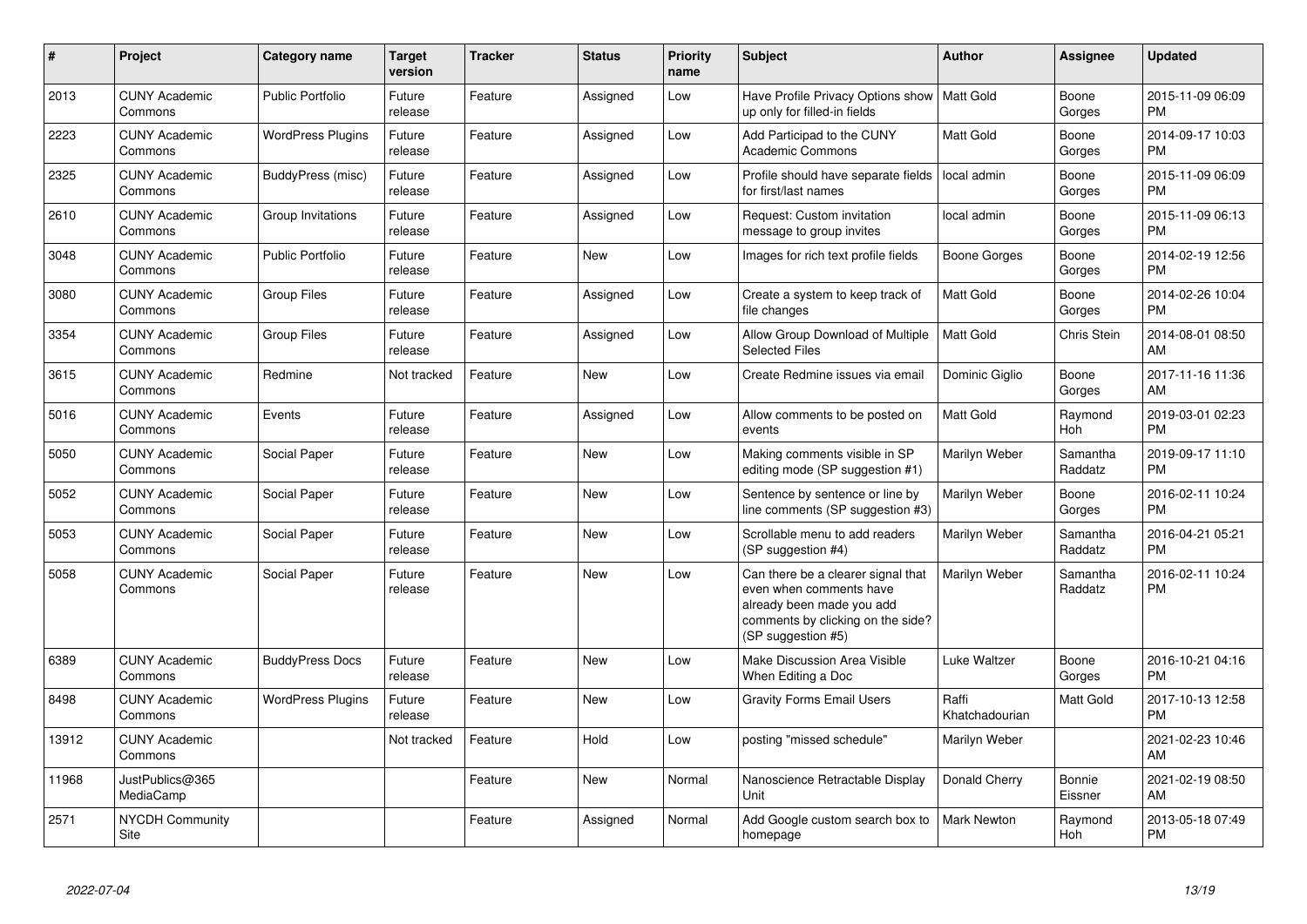| #     | Project                               | <b>Category name</b>     | <b>Target</b><br>version | <b>Tracker</b> | <b>Status</b>        | <b>Priority</b><br>name | <b>Subject</b>                                                                            | <b>Author</b>      | <b>Assignee</b>     | <b>Updated</b>                |
|-------|---------------------------------------|--------------------------|--------------------------|----------------|----------------------|-------------------------|-------------------------------------------------------------------------------------------|--------------------|---------------------|-------------------------------|
| 2573  | <b>NYCDH Community</b><br>Site        |                          |                          | Feature        | Reporter<br>Feedback | Normal                  | Add dh nyc twitter list feed to site                                                      | Mark Newton        | Matt Gold           | 2013-05-16 11:42<br><b>PM</b> |
| 2574  | <b>NYCDH Community</b><br>Site        |                          |                          | Feature        | Assigned             | Normal                  | Add Way to Upload Files to<br>Groups                                                      | <b>Mark Newton</b> | Raymond<br>Hoh      | 2013-05-18 07:46<br><b>PM</b> |
| 2577  | <b>NYCDH Community</b><br><b>Site</b> |                          |                          | Feature        | Assigned             | Low                     | Investigate Potential to Add Links<br>to the Forum                                        | <b>Mark Newton</b> | Alex Gil            | 2013-05-16 09:40<br><b>PM</b> |
| 15685 | <b>CUNY Academic</b><br>Commons       |                          |                          | Support        | <b>New</b>           | High                    | problem with chrome?                                                                      | Marilyn Weber      |                     | 2022-04-25 03:40<br><b>PM</b> |
| 636   | <b>CUNY Academic</b><br>Commons       | WordPress (misc)         | Not tracked              | Support        | Assigned             | Normal                  | Create Lynda.com-like Table of<br>Contents for Prospective Tutorial<br><b>Screencasts</b> | <b>Matt Gold</b>   | scott voth          | 2016-02-23 03:12<br><b>PM</b> |
| 2175  | <b>CUNY Academic</b><br>Commons       | WordPress (misc)         | Not tracked              | Support        | Assigned             | Normal                  | Subscibe 2 vs. Jetpack<br>subscription options                                            | local admin        | Matt Gold           | 2016-01-26 04:58<br><b>PM</b> |
| 3492  | <b>CUNY Academic</b><br>Commons       | <b>WordPress Themes</b>  | Future<br>release        | Support        | Assigned             | Normal                  | Add CBOX theme to the<br>Commons                                                          | scott voth         | Raymond<br>Hoh      | 2014-10-08 05:55<br><b>PM</b> |
| 4070  | <b>CUNY Academic</b><br>Commons       | Analytics                | Not tracked              | Support        | Assigned             | Normal                  | Request for JITP site analytics                                                           | <b>Matt Gold</b>   | Seth Persons        | 2016-02-23 03:09<br><b>PM</b> |
| 4986  | <b>CUNY Academic</b><br>Commons       | ZenDesk                  | Not tracked              | Support        | Assigned             | Normal                  | Prepare documentation for<br>Zendesk re web widget                                        | <b>Matt Gold</b>   | Samantha<br>Raddatz | 2016-02-25 03:09<br><b>PM</b> |
| 5826  | <b>CUNY Academic</b><br>Commons       | <b>WordPress Plugins</b> | Future<br>release        | Support        | Reporter<br>Feedback | Normal                  | <b>Remove Subscription Options</b><br>plugin from directory                               | Sarah Morgano      | Sarah<br>Morgano    | 2016-10-21 04:14<br><b>PM</b> |
| 8607  | <b>CUNY Academic</b><br>Commons       |                          | Not tracked              | Support        | <b>New</b>           | Normal                  | Paypal?                                                                                   | Marilyn Weber      | Matt Gold           | 2018-05-15 01:37<br><b>PM</b> |
| 9207  | <b>CUNY Academic</b><br>Commons       |                          | Future<br>release        | Support        | Reporter<br>Feedback | Normal                  | display dashboards made in<br>Tableau?                                                    | Marilyn Weber      | Boone<br>Gorges     | 2018-04-10 10:42<br>AM        |
| 9211  | <b>CUNY Academic</b><br>Commons       | <b>WordPress Plugins</b> | Future<br>release        | Support        | Reporter<br>Feedback | Normal                  | Auto-Role Setting in Forum Plugin<br>Causing Some Confusion                               | Luke Waltzer       | Boone<br>Gorges     | 2018-03-13 11:44<br>AM        |
| 9729  | <b>CUNY Academic</b><br>Commons       | <b>SEO</b>               | Not tracked              | Support        | <b>New</b>           | Normal                  | 503 Errors showing on<br>newlaborforum.cuny.edu                                           | Diane Krauthamer   | Raymond<br>Hoh      | 2018-05-22 04:48<br><b>PM</b> |
| 9941  | <b>CUNY Academic</b><br>Commons       | Wiki                     | Not tracked              | Support        | Assigned             | Normal                  | Wiki functionality                                                                        | <b>Matt Gold</b>   | Boone<br>Gorges     | 2018-06-26 10:57<br>AM        |
| 10273 | <b>CUNY Academic</b><br>Commons       | Registration             | Not tracked              | Support        | Reporter<br>Feedback | Normal                  | users combining CF and campus<br>address                                                  | Marilyn Weber      |                     | 2019-09-18 10:58<br>AM        |
| 10657 | <b>CUNY Academic</b><br>Commons       |                          | Not tracked              | Support        | Reporter<br>Feedback | Normal                  | child theme problems                                                                      | Marilyn Weber      |                     | 2018-11-08 01:19<br><b>PM</b> |
| 10839 | <b>CUNY Academic</b><br>Commons       | About page               | Not tracked              | Support        | New                  | Normal                  | <b>Mission Statement Needs</b><br>Revision                                                | scott voth         | Matt Gold           | 2018-12-26 10:58<br>AM        |
| 10982 | <b>CUNY Academic</b><br>Commons       | Domain Mapping           | Not tracked              | Support        | Reporter<br>Feedback | Normal                  | <b>CNAME</b> question                                                                     | scott voth         |                     | 2019-01-22 04:29<br><b>PM</b> |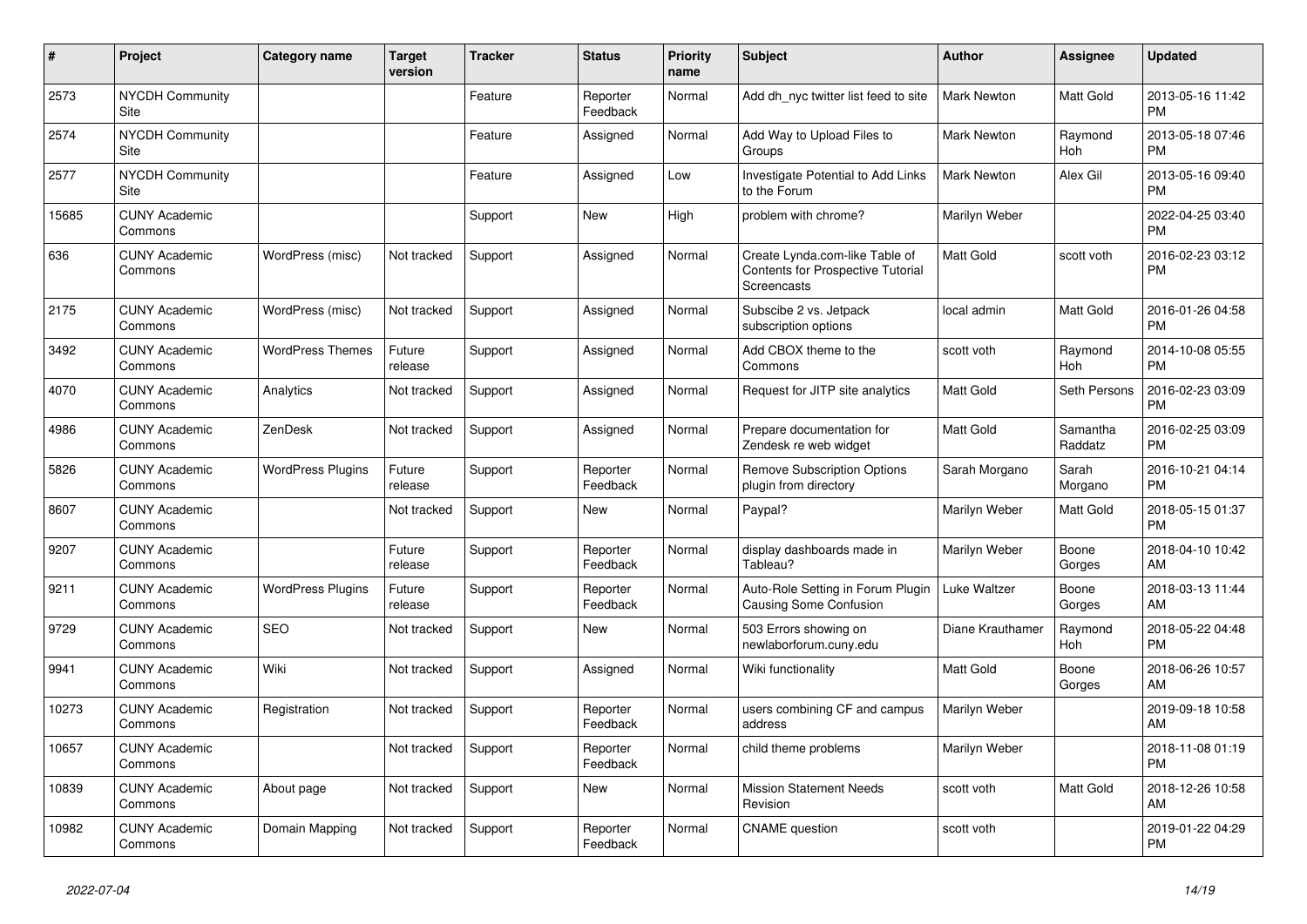| #     | Project                         | <b>Category name</b>     | <b>Target</b><br>version | <b>Tracker</b> | <b>Status</b>        | <b>Priority</b><br>name | <b>Subject</b>                                                    | <b>Author</b>         | <b>Assignee</b> | <b>Updated</b>                |
|-------|---------------------------------|--------------------------|--------------------------|----------------|----------------------|-------------------------|-------------------------------------------------------------------|-----------------------|-----------------|-------------------------------|
| 11149 | <b>CUNY Academic</b><br>Commons |                          | Not tracked              | Support        | Reporter<br>Feedback | Normal                  | comments getting blocked                                          | Marilyn Weber         | Raymond<br>Hoh  | 2019-03-26 11:40<br>AM        |
| 11386 | <b>CUNY Academic</b><br>Commons | WordPress - Media        | Not tracked              | Support        | Reporter<br>Feedback | Normal                  | disappearing images                                               | scott voth            | Boone<br>Gorges | 2019-05-14 10:32<br>AM        |
| 11449 | <b>CUNY Academic</b><br>Commons | WordPress - Media        | Not tracked              | Support        | Reporter<br>Feedback | Normal                  | Cloning Media Library for JITP<br>from Staging to Production Site | <b>Patrick DeDauw</b> | Boone<br>Gorges | 2019-05-13 12:00<br><b>PM</b> |
| 11493 | <b>CUNY Academic</b><br>Commons | Domain Mapping           | Not tracked              | Support        | Reporter<br>Feedback | Normal                  | Domain Mapping Request - Talia<br>Schaffer                        | scott voth            | Matt Gold       | 2019-08-06 08:39<br>AM        |
| 11496 | <b>CUNY Academic</b><br>Commons | <b>Public Portfolio</b>  | 1.15.2                   | Support        | <b>New</b>           | Normal                  | Replace Twitter Icon on Member<br>Portfolio page                  | scott voth            | Boone<br>Gorges | 2019-06-06 01:03<br><b>PM</b> |
| 11509 | <b>CUNY Academic</b><br>Commons |                          | Not tracked              | Support        | Reporter<br>Feedback | Normal                  | deleted Page causing a Menu<br>problem?                           | Marilyn Weber         |                 | 2019-06-04 09:54<br>AM        |
| 11519 | <b>CUNY Academic</b><br>Commons |                          | Not tracked              | Support        | Assigned             | Normal                  | comment option not appearing                                      | Marilyn Weber         |                 | 2019-09-24 10:28<br>AM        |
| 11545 | <b>CUNY Academic</b><br>Commons | <b>WordPress Plugins</b> | Not tracked              | Support        | <b>New</b>           | Normal                  | Twitter searches in WordPress                                     | Gina Cherry           | Matt Gold       | 2019-09-23 01:03<br><b>PM</b> |
| 11624 | <b>CUNY Academic</b><br>Commons | WordPress (misc)         | Not tracked              | Support        | <b>New</b>           | Normal                  | Change pages into posts or swap<br>database for a Commons site?   | Stephen Klein         | Raymond<br>Hoh  | 2019-07-09 11:04<br>AM        |
| 11771 | <b>CUNY Academic</b><br>Commons |                          | Not tracked              | Support        | Reporter<br>Feedback | Normal                  | post displays in sections                                         | Marilyn Weber         |                 | 2019-08-20 10:34<br>AM        |
| 11787 | <b>CUNY Academic</b><br>Commons |                          | Not tracked              | Support        | Reporter<br>Feedback | Normal                  | automated comments notifications<br>on ZenDesk                    | Marilyn Weber         |                 | 2019-08-26 06:18<br><b>PM</b> |
| 11788 | <b>CUNY Academic</b><br>Commons | <b>WordPress Plugins</b> | Future<br>release        | Support        | Reporter<br>Feedback | Normal                  | Plugin Request - Browse Aloud                                     | scott voth            |                 | 2019-09-24 08:42<br>AM        |
| 11848 | <b>CUNY Academic</b><br>Commons |                          | Not tracked              | Support        | Hold                 | Normal                  | a Dean of Faculty wants to share<br>a large file                  | Marilyn Weber         |                 | 2019-09-24 08:44<br>AM        |
| 11883 | <b>CUNY Academic</b><br>Commons | Help/Codex               | Not tracked              | Support        | New                  | Normal                  | Need Embedding Help Page<br>Update (Tableau)                      | Anthony Wheeler       | scott voth      | 2019-09-24 08:49<br>AM        |
| 12004 | <b>CUNY Academic</b><br>Commons |                          | Not tracked              | Support        | Reporter<br>Feedback | Normal                  | Notifications for spam blog<br>comments                           | Gina Cherry           | Raymond<br>Hoh  | 2019-11-01 12:05<br><b>PM</b> |
| 12247 | <b>CUNY Academic</b><br>Commons | Publicity                | Not tracked              | Support        | New                  | Normal                  | Screenshot of First Commons<br>Homepage                           | scott voth            | scott voth      | 2020-01-14 12:08<br><b>PM</b> |
| 12328 | <b>CUNY Academic</b><br>Commons |                          | Not tracked              | Support        | New                  | Normal                  | Sign up Code for Non-CUNY<br>Faculty                              | Laurie Hurson         |                 | 2020-01-28 10:25<br>AM        |
| 12350 | <b>CUNY Academic</b><br>Commons | Blogs (BuddyPress)       | Not tracked              | Support        | Reporter<br>Feedback | Normal                  | URL creation problem                                              | Marilyn Weber         |                 | 2020-02-03 11:27<br>AM        |
| 12352 | <b>CUNY Academic</b><br>Commons |                          | Not tracked              | Support        | <b>New</b>           | Normal                  | "posts list" page builder block<br>option                         | Marilyn Weber         |                 | 2020-02-03 01:29<br><b>PM</b> |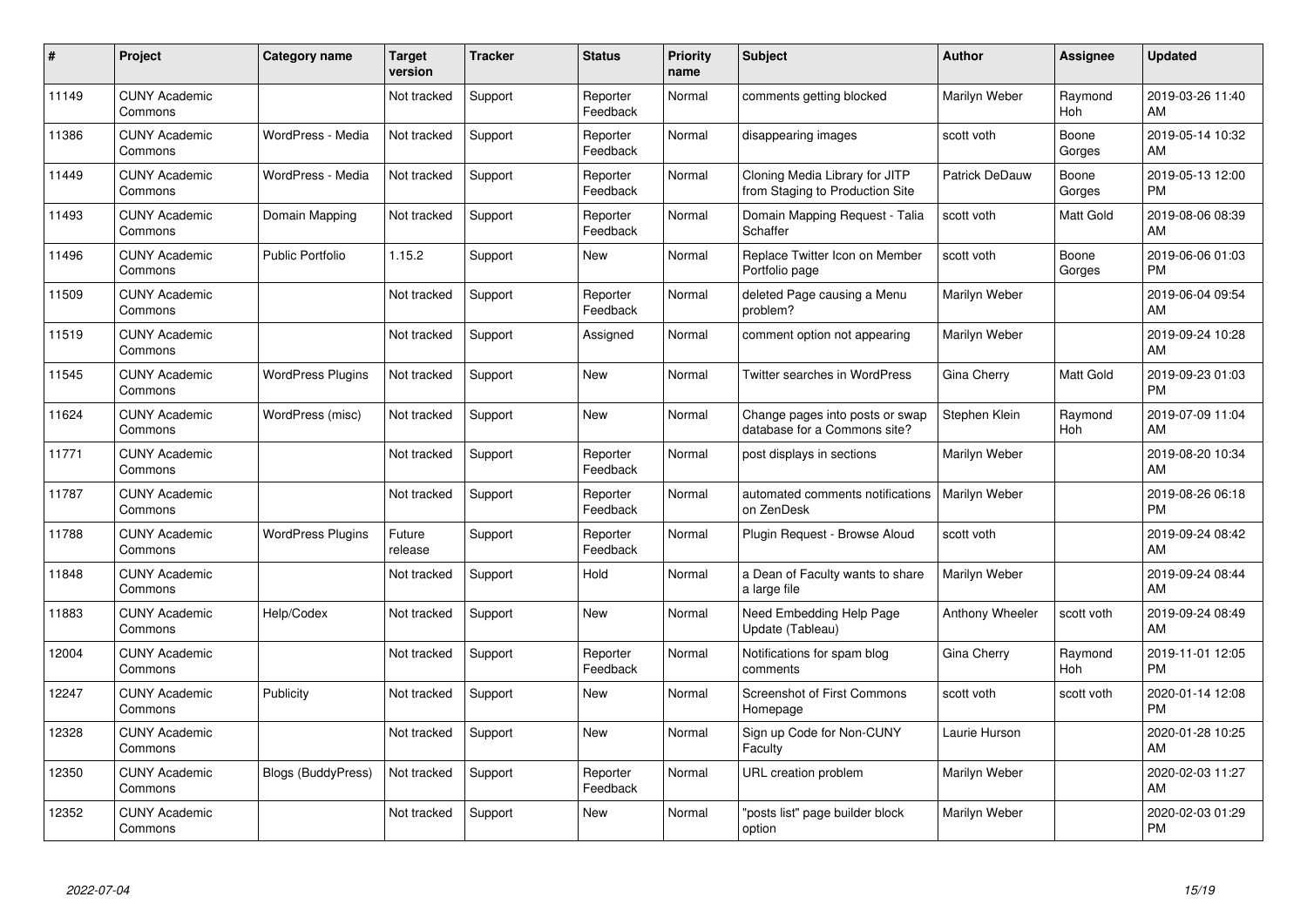| #     | Project                         | Category name            | <b>Target</b><br>version | <b>Tracker</b> | <b>Status</b>        | Priority<br>name | <b>Subject</b>                                                    | <b>Author</b>  | <b>Assignee</b>  | <b>Updated</b>                |
|-------|---------------------------------|--------------------------|--------------------------|----------------|----------------------|------------------|-------------------------------------------------------------------|----------------|------------------|-------------------------------|
| 12382 | <b>CUNY Academic</b><br>Commons | Membership               | Not tracked              | Support        | <b>New</b>           | Normal           | Email request change                                              | Marilyn Weber  | Marilyn<br>Weber | 2020-02-06 12:56<br><b>PM</b> |
| 12484 | <b>CUNY Academic</b><br>Commons |                          | Not tracked              | Support        | Reporter<br>Feedback | Normal           | Sign up Code for COIL Course<br>starting in March                 | Laurie Hurson  | Matt Gold        | 2020-03-02 02:26<br><b>PM</b> |
| 12741 | <b>CUNY Academic</b><br>Commons | <b>WordPress Plugins</b> | Not tracked              | Support        | Reporter<br>Feedback | Normal           | Tableau Public Viz Block                                          | Marilyn Weber  | Raymond<br>Hoh   | 2020-05-12 11:00<br>AM        |
| 13034 | <b>CUNY Academic</b><br>Commons |                          | Not tracked              | Support        | Reporter<br>Feedback | Normal           | a site is asking people to join the<br>Commons to get a download  | Marilyn Weber  |                  | 2020-07-12 07:23<br>AM        |
| 13255 | <b>CUNY Academic</b><br>Commons |                          | Not tracked              | Support        | Reporter<br>Feedback | Normal           | Accessibility problems                                            | Marilyn Weber  |                  | 2020-09-01 05:48<br><b>PM</b> |
| 13286 | <b>CUNY Academic</b><br>Commons |                          | Not tracked              | Support        | <b>New</b>           | Normal           | problem connecting with<br><b>WordPress app</b>                   | Marilyn Weber  | Raymond<br>Hoh   | 2020-09-08 11:16<br>AM        |
| 13946 | <b>CUNY Academic</b><br>Commons | <b>WordPress Plugins</b> | 2.1.0                    | Support        | Assigned             | Normal           | <b>Custom Embed handler For</b><br>OneDrive files                 | scott voth     | Raymond<br>Hoh   | 2022-05-26 10:46<br>AM        |
| 13975 | <b>CUNY Academic</b><br>Commons | Social Paper             | Not tracked              | Support        | Reporter<br>Feedback | Normal           | can't approve comments on Social<br>Paper paper                   | Marilyn Weber  |                  | 2021-02-12 09:33<br>AM        |
| 14074 | <b>CUNY Academic</b><br>Commons | WordPress (misc)         | Not tracked              | Support        | Reporter<br>Feedback | Normal           | page password protection problem   Marilyn Weber                  |                |                  | 2021-03-02 11:03<br>AM        |
| 14398 | <b>CUNY Academic</b><br>Commons |                          | Not tracked              | Support        | Reporter<br>Feedback | Normal           | Events plug-in notification problem                               | Marilyn Weber  |                  | 2021-05-11 11:21<br>AM        |
| 14538 | <b>CUNY Academic</b><br>Commons |                          | Not tracked              | Support        | Reporter<br>Feedback | Normal           | <b>Weebly To Commons</b>                                          | Laurie Hurson  |                  | 2021-09-14 10:47<br>AM        |
| 14784 | <b>CUNY Academic</b><br>Commons |                          |                          | Support        | Reporter<br>Feedback | Normal           | User report of logo problem when<br>using Customizer theme        | Marilyn Weber  |                  | 2021-09-17 10:25<br>AM        |
| 14842 | <b>CUNY Academic</b><br>Commons |                          | Not tracked              | Support        | Reporter<br>Feedback | Normal           | Question about widgets and block<br>editor                        | Gina Cherry    |                  | 2021-10-06 03:01<br><b>PM</b> |
| 14900 | <b>CUNY Academic</b><br>Commons |                          | Not tracked              | Support        | Reporter<br>Feedback | Normal           | previous theme?                                                   | Marilyn Weber  |                  | 2021-10-25 10:31<br>AM        |
| 14911 | <b>CUNY Academic</b><br>Commons | <b>WordPress Themes</b>  | Not tracked              | Support        | <b>New</b>           | Normal           | Twentytwentyone theme                                             | Marilyn Weber  |                  | 2021-10-28 10:37<br>AM        |
| 14983 | <b>CUNY Academic</b><br>Commons | WordPress (misc)         | Not tracked              | Support        | Reporter<br>Feedback | Normal           | 'Read More" tag not working                                       | Rebecca Krisel | Raymond<br>Hoh   | 2021-11-23 01:17<br><b>PM</b> |
| 14994 | <b>CUNY Academic</b><br>Commons | cdev.gc.cuny.edu         | Not tracked              | Support        | In Progress          | Normal           | Clear Cache on CDEV                                               | scott voth     | Raymond<br>Hoh   | 2021-12-07 03:51<br><b>PM</b> |
| 15045 | <b>CUNY Academic</b><br>Commons |                          |                          | Support        | <b>New</b>           | Normal           | no result for KCeL in the search<br>box on the commons            | Marilyn Weber  |                  | 2021-12-10 11:29<br>AM        |
| 15169 | <b>CUNY Academic</b><br>Commons |                          | 2.0.3                    | Support        | Reporter<br>Feedback | Normal           | new Prelude website zipfiles for<br>custom theme and other files. | Marilyn Weber  |                  | 2022-06-29 11:32<br>AM        |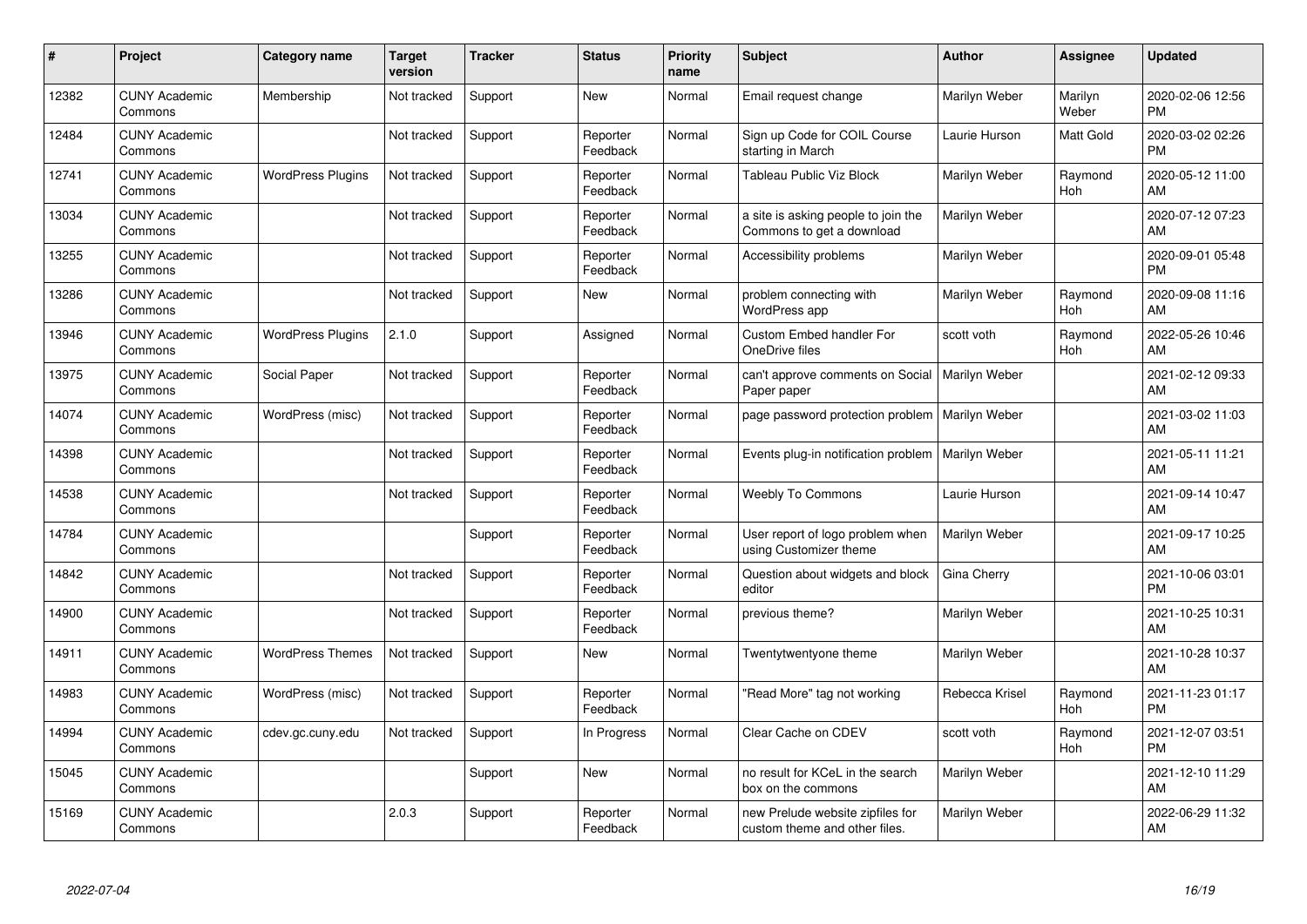| #     | Project                         | <b>Category name</b> | <b>Target</b><br>version | <b>Tracker</b> | <b>Status</b>        | <b>Priority</b><br>name | <b>Subject</b>                                                      | <b>Author</b>    | <b>Assignee</b>    | <b>Updated</b>                |
|-------|---------------------------------|----------------------|--------------------------|----------------|----------------------|-------------------------|---------------------------------------------------------------------|------------------|--------------------|-------------------------------|
| 15176 | <b>CUNY Academic</b><br>Commons |                      | Not tracked              | Support        | Reporter<br>Feedback | Normal                  | Archiving Q Writing & Old<br>Wordpress Sites on the Commons         | Laurie Hurson    |                    | 2022-02-08 10:28<br>AM        |
| 15260 | <b>CUNY Academic</b><br>Commons |                      |                          | Support        | Reporter<br>Feedback | Normal                  | Diacritical markings   European<br><b>Stages</b>                    | Marilyn Weber    |                    | 2022-02-04 08:16<br>AM        |
| 15370 | <b>CUNY Academic</b><br>Commons |                      |                          | Support        | Reporter<br>Feedback | Normal                  | All-in-One Event Calendar?                                          | Marilyn Weber    |                    | 2022-02-17 11:03<br>AM        |
| 15565 | <b>CUNY Academic</b><br>Commons |                      |                          | Support        | <b>New</b>           | Normal                  | Events - send updates to an email<br>listserv                       | Marilyn Weber    |                    | 2022-03-10 01:06<br><b>PM</b> |
| 15655 | <b>CUNY Academic</b><br>Commons |                      | 2.0.3                    | Support        | Reporter<br>Feedback | Normal                  | Event Aggregator plugin?                                            | Marilyn Weber    |                    | 2022-06-29 11:32<br>AM        |
| 15767 | <b>CUNY Academic</b><br>Commons | WordPress (misc)     |                          | Support        | <b>New</b>           | Normal                  | Site loading slowly                                                 | scott voth       | Boone<br>Gorges    | 2022-04-04 08:56<br><b>PM</b> |
| 15816 | <b>CUNY Academic</b><br>Commons |                      | Not tracked              | Support        | <b>New</b>           | Normal                  | slow loading at SPS                                                 | Marilyn Weber    |                    | 2022-04-05 01:26<br><b>PM</b> |
| 16099 | <b>CUNY Academic</b><br>Commons |                      |                          | Support        | Reporter<br>Feedback | Normal                  | request for Newsletter Glue                                         | Marilyn Weber    |                    | 2022-05-13 12:14<br><b>PM</b> |
| 16110 | <b>CUNY Academic</b><br>Commons |                      |                          | Support        | Reporter<br>Feedback | Normal                  | remove Creative Commons<br>license from pages?                      | Marilyn Weber    | Raymond<br>Hoh     | 2022-05-17 06:11<br><b>PM</b> |
| 2666  | <b>CUNY Academic</b><br>Commons | About page           | Not tracked              | Documentation  | Assigned             | Normal                  | <b>Update About Text</b>                                            | Chris Stein      | Luke Waltzer       | 2016-03-04 11:19<br>AM        |
| 3524  | <b>CUNY Academic</b><br>Commons | Documentation        | Not tracked              | Documentation  | Assigned             | Normal                  | Post describing all you can do<br>when starting up a new blog/group | <b>Matt Gold</b> | scott voth         | 2014-10-04 12:56<br><b>PM</b> |
| 3565  | <b>CUNY Academic</b><br>Commons | My Commons           | Not tracked              | Documentation  | <b>New</b>           | Normal                  | Load Newest inconsistencies                                         | Chris Stein      | scott voth         | 2015-11-09 01:16<br><b>PM</b> |
| 8666  | <b>CUNY Academic</b><br>Commons | Teaching             | Not tracked              | Documentation  | Assigned             | Normal                  | Create Teaching on the Commons   Matt Gold<br>Resource Page         |                  | Laurie Hurson      | 2019-09-23 03:16<br><b>PM</b> |
| 12392 | <b>CUNY Academic</b><br>Commons | Help/Codex           | Not tracked              | Documentation  | <b>New</b>           | Normal                  | <b>Updates to Common Commons</b><br>Questions on Help Page          | scott voth       | Margaret<br>Galvan | 2020-02-11 10:53<br>AM        |
| 3369  | <b>CUNY Academic</b><br>Commons | Reply By Email       | Not tracked              | Outreach       | Hold                 | Normal                  | Release reply by email to WP<br>plugin directory                    | <b>Matt Gold</b> | Raymond<br>Hoh     | 2016-03-01 12:46<br><b>PM</b> |
| 9015  | <b>CUNY Academic</b><br>Commons | Groups (misc)        | Not tracked              | Outreach       | Assigned             | Normal                  | Email group admins the email<br>addresses of their groups           | Matt Gold        | Matt Gold          | 2018-01-02 09:54<br>AM        |
| 2612  | <b>CUNY Academic</b><br>Commons |                      | Not tracked              | Publicity      | Assigned             | Normal                  | Pinterest site for the Commons                                      | local admin      | Sarah<br>Morgano   | 2016-03-04 11:19<br>AM        |
| 3506  | <b>CUNY Academic</b><br>Commons | Publicity            | 1.7                      | Publicity      | <b>New</b>           | Normal                  | Prepare 1.7 email messaging                                         | Micki Kaufman    | Micki<br>Kaufman   | 2014-10-01 12:36<br><b>PM</b> |
| 3509  | <b>CUNY Academic</b><br>Commons | Publicity            | 1.7                      | Publicity      | <b>New</b>           | Normal                  | Create 1.7 digital signage imagery                                  | Micki Kaufman    | Marilyn<br>Weber   | 2014-10-01 12:40<br><b>PM</b> |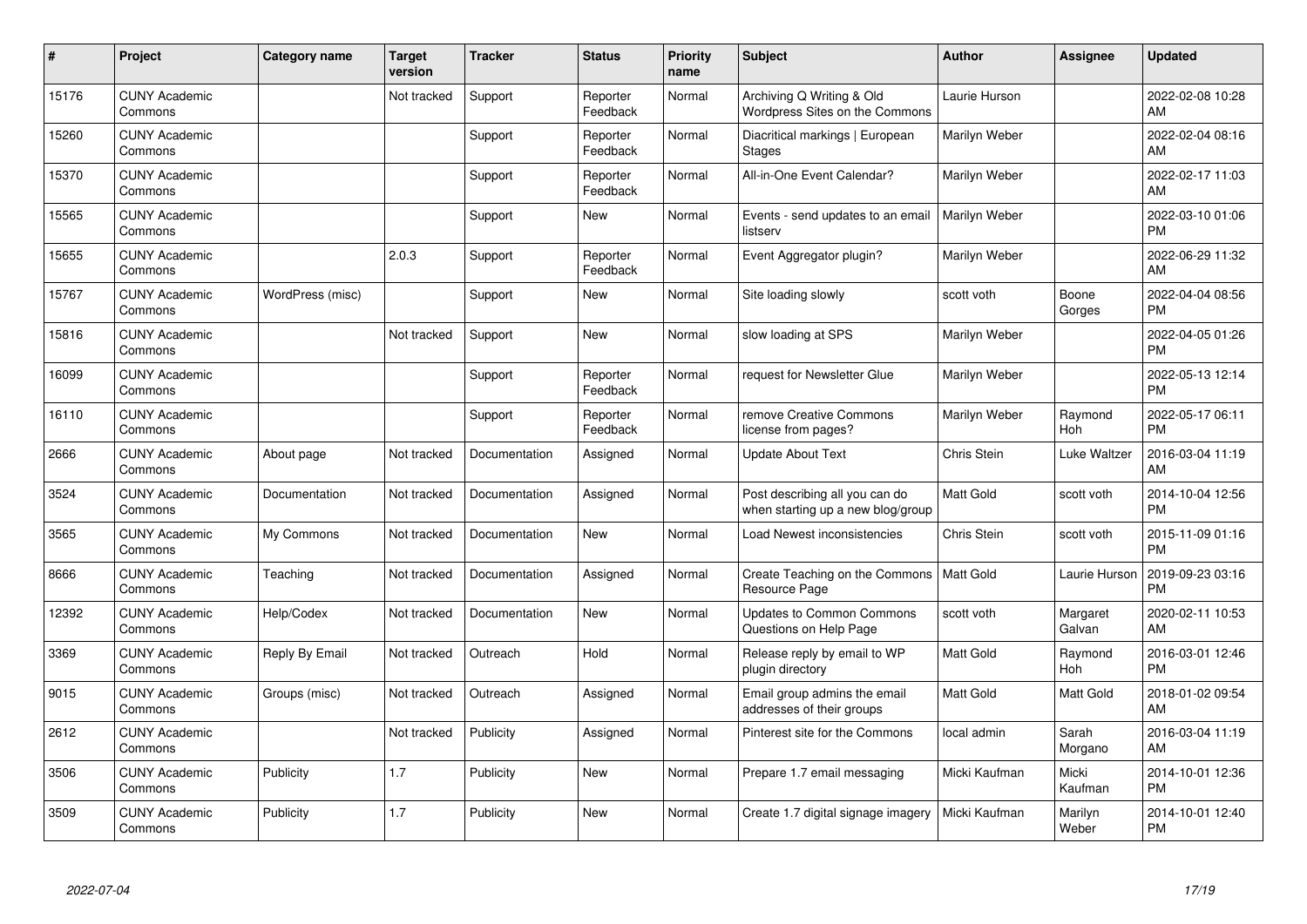| #     | <b>Project</b>                  | Category name           | <b>Target</b><br>version | <b>Tracker</b> | <b>Status</b>        | <b>Priority</b><br>name | <b>Subject</b>                                                                       | <b>Author</b>    | Assignee              | <b>Updated</b>                |
|-------|---------------------------------|-------------------------|--------------------------|----------------|----------------------|-------------------------|--------------------------------------------------------------------------------------|------------------|-----------------------|-------------------------------|
| 3510  | <b>CUNY Academic</b><br>Commons | Publicity               | 1.7                      | Publicity      | Assigned             | Normal                  | Post on the News Blog re: 'My<br>Commons'                                            | Micki Kaufman    | Sarah<br>Morgano      | 2014-10-15 11:18<br>AM        |
| 3511  | <b>CUNY Academic</b><br>Commons | Publicity               | 1.7                      | Publicity      | Assigned             | Normal                  | Social media for 1.7                                                                 | Micki Kaufman    | Sarah<br>Morgano      | 2014-10-14 03:32<br><b>PM</b> |
| 5298  | <b>CUNY Academic</b><br>Commons |                         | Not tracked              | Publicity      | <b>New</b>           | Normal                  | Survey Pop-Up Text                                                                   | Samantha Raddatz | Samantha<br>Raddatz   | 2016-03-22 12:27<br><b>PM</b> |
| 6014  | <b>CUNY Academic</b><br>Commons | Publicity               | Future<br>release        | Publicity      | Reporter<br>Feedback | Normal                  | Google search listing                                                                | <b>Matt Gold</b> | Boone<br>Gorges       | 2016-09-21 03:48<br><b>PM</b> |
| 6665  | <b>CUNY Academic</b><br>Commons |                         | Not tracked              | Publicity      | <b>New</b>           | Normal                  | Dead Link in 1.10 announcement<br>post                                               | Paige Dupont     | Stephen Real          | 2016-12-01 03:11<br><b>PM</b> |
| 11393 | <b>CUNY Academic</b><br>Commons |                         | Not tracked              | Publicity      | <b>New</b>           | Normal                  | After 1.15 release, ceate a hero<br>slide and post about adding a site<br>to a group | scott voth       | Patrick<br>Sweeney    | 2019-05-14 10:32<br>AM        |
| 14475 | <b>CUNY Academic</b><br>Commons |                         | Not tracked              | Publicity      | <b>New</b>           | Normal                  | <b>OER Showcase Page</b>                                                             | Laurie Hurson    | Laurie Hurson         | 2021-09-14 10:46<br>AM        |
| 14504 | <b>CUNY Academic</b><br>Commons |                         | Not tracked              | Publicity      | Reporter<br>Feedback | Normal                  | Adding showcases to home page<br>menu                                                | Laurie Hurson    | Boone<br>Gorges       | 2022-01-19 03:26<br><b>PM</b> |
| 860   | <b>CUNY Academic</b><br>Commons | Design                  | Future<br>release        | Design/UX      | Assigned             | Normal                  | <b>Standardize Button Treatment</b><br><b>Across the Commons</b>                     | Chris Stein      | <b>Chris Stein</b>    | 2014-05-01 09:45<br>AM        |
| 3059  | <b>CUNY Academic</b><br>Commons | Group Forums            | Future<br>release        | Design/UX      | New                  | Normal                  | Forum Post Permissable Content<br><b>Explanatory Text</b>                            | Chris Stein      | Chris Stein           | 2015-04-02 11:27<br>AM        |
| 3577  | <b>CUNY Academic</b><br>Commons | My Commons              | Future<br>release        | Design/UX      | Assigned             | Normal                  | Replies to items in My Commons                                                       | Matt Gold        | Raymond<br><b>Hoh</b> | 2015-04-09 05:19<br><b>PM</b> |
| 4027  | <b>CUNY Academic</b><br>Commons | Commons In A Box        | Not tracked              | Design/UX      | Assigned             | Normal                  | Usability review of CBOX update<br>procedures                                        | <b>Matt Gold</b> | Samantha<br>Raddatz   | 2015-05-11 06:36<br><b>PM</b> |
| 4221  | <b>CUNY Academic</b><br>Commons | Group Forums            | Future<br>release        | Design/UX      | Assigned             | Normal                  | Add 'Number of Posts' display<br>option to Forum page                                | Samantha Raddatz | Samantha<br>Raddatz   | 2015-06-26 02:21<br><b>PM</b> |
| 4222  | <b>CUNY Academic</b><br>Commons | User Experience         | Future<br>release        | Design/UX      | <b>New</b>           | Normal                  | Add information to 'Delete<br>Account' page                                          | Samantha Raddatz | scott voth            | 2015-06-26 11:35<br>AM        |
| 4225  | <b>CUNY Academic</b><br>Commons | DiRT Integration        | Future<br>release        | Design/UX      | New                  | Normal                  | Add information to DIRT page (in<br>Create a Group)                                  | Samantha Raddatz | <b>Matt Gold</b>      | 2015-06-26 03:14<br><b>PM</b> |
| 4226  | <b>CUNY Academic</b><br>Commons | <b>BuddyPress Docs</b>  | Future<br>release        | Design/UX      | <b>New</b>           | Normal                  | Add option to connect a Doc with<br>a Group                                          | Samantha Raddatz | Samantha<br>Raddatz   | 2015-09-09 04:08<br><b>PM</b> |
| 4235  | <b>CUNY Academic</b><br>Commons |                         | Not tracked              | Design/UX      | Assigned             | Normal                  | Explore user experience around<br>comments on forum topics vs docs                   | <b>Matt Gold</b> | Samantha<br>Raddatz   | 2015-07-21 10:23<br>AM        |
| 4253  | <b>CUNY Academic</b><br>Commons | <b>Public Portfolio</b> | Future<br>release        | Design/UX      | <b>New</b>           | Normal                  | Encourage users to add portfolio<br>content                                          | Samantha Raddatz | Samantha<br>Raddatz   | 2015-07-07 11:32<br>AM        |
| 4404  | <b>CUNY Academic</b><br>Commons | Public Portfolio        | Future<br>release        | Design/UX      | Assigned             | Normal                  | Change color of permissions info<br>on portfolio editing interface                   | <b>Matt Gold</b> | Samantha<br>Raddatz   | 2015-08-11 05:28<br><b>PM</b> |